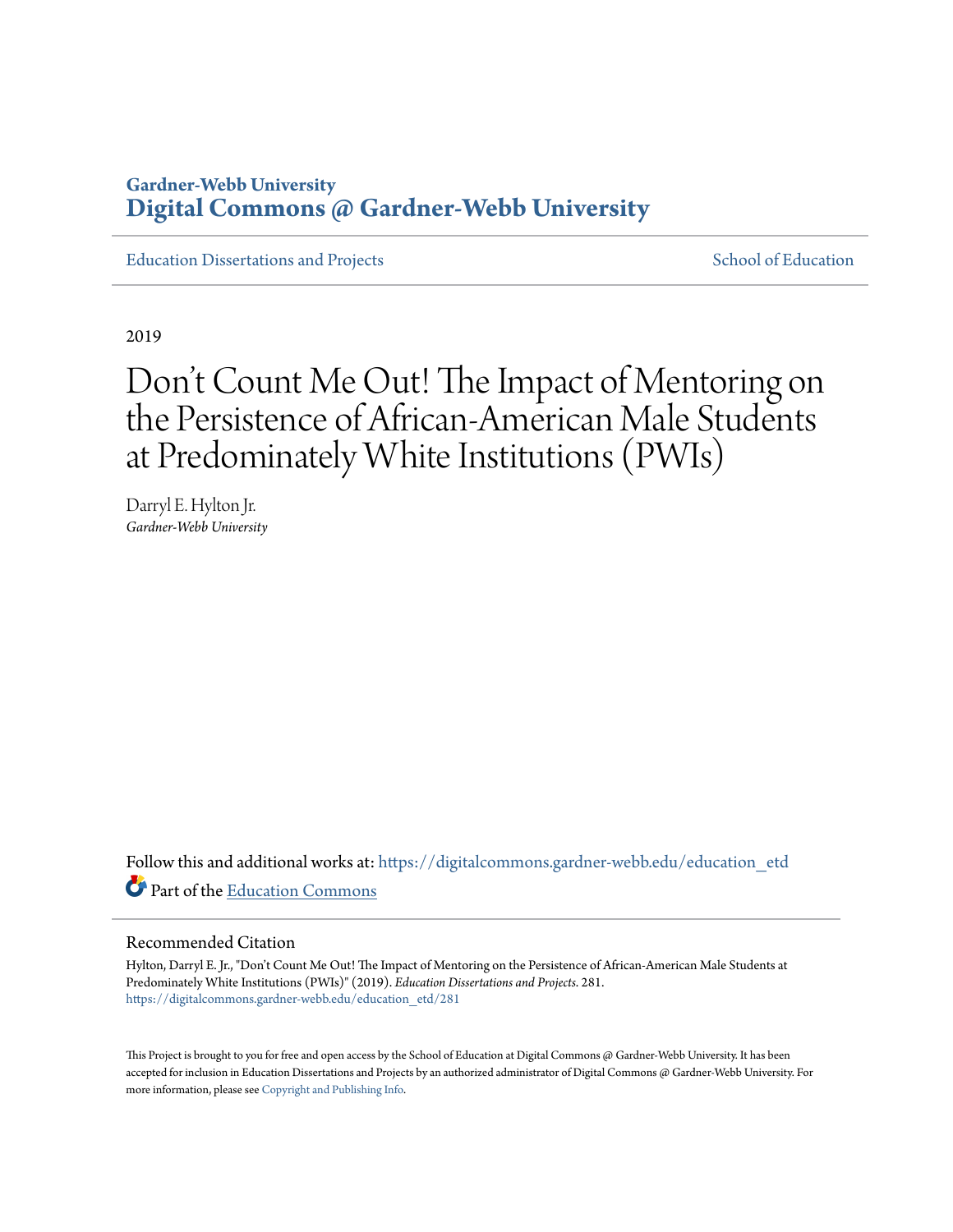# **Consultancy Project Executive Summary**

| Organization:             | Gardner-Webb University School of Education                                                                                                        |
|---------------------------|----------------------------------------------------------------------------------------------------------------------------------------------------|
| Project Title:            | Don't Count Me Out! The Impact of Mentoring on the<br>Persistence of African-American Male Students at<br>Predominately White Institutions (PWIs). |
| Candidate:                | Darryl E. Hylton, Jr.                                                                                                                              |
| <b>Consultancy Coach:</b> | Lisa Wachtman                                                                                                                                      |
| Defense Date:             | June 12, 2019                                                                                                                                      |
| Authorized by:            | Jeff Hamilton, Ed.D.                                                                                                                               |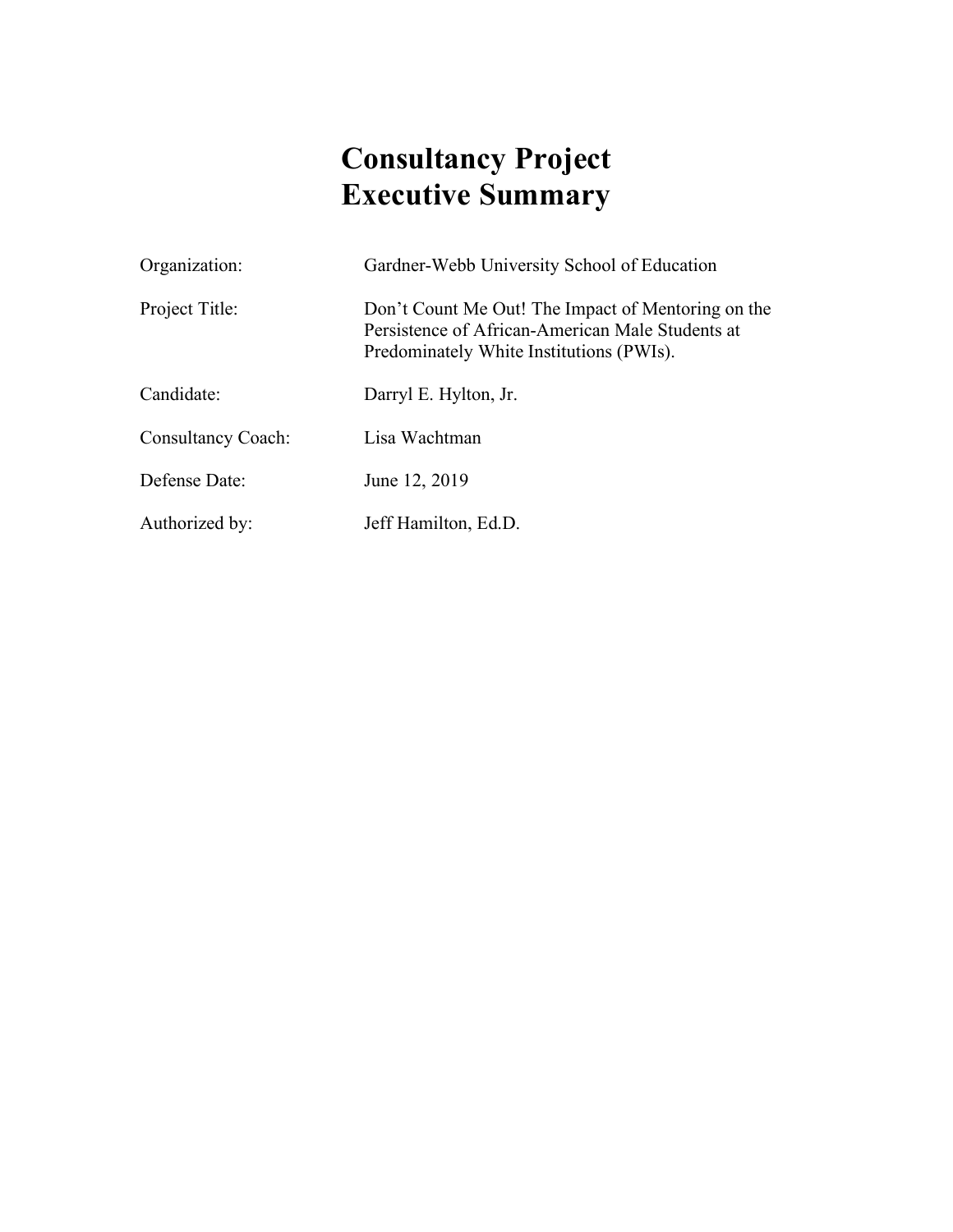# **Amendment History**

| Version | Issue Date Changes |                                   |
|---------|--------------------|-----------------------------------|
| #1      |                    | May 7, 2019 Initial version.      |
| #2      |                    | May 16, 2019 Second version.      |
| #3      |                    | May 30, 2019 Revisions for Editor |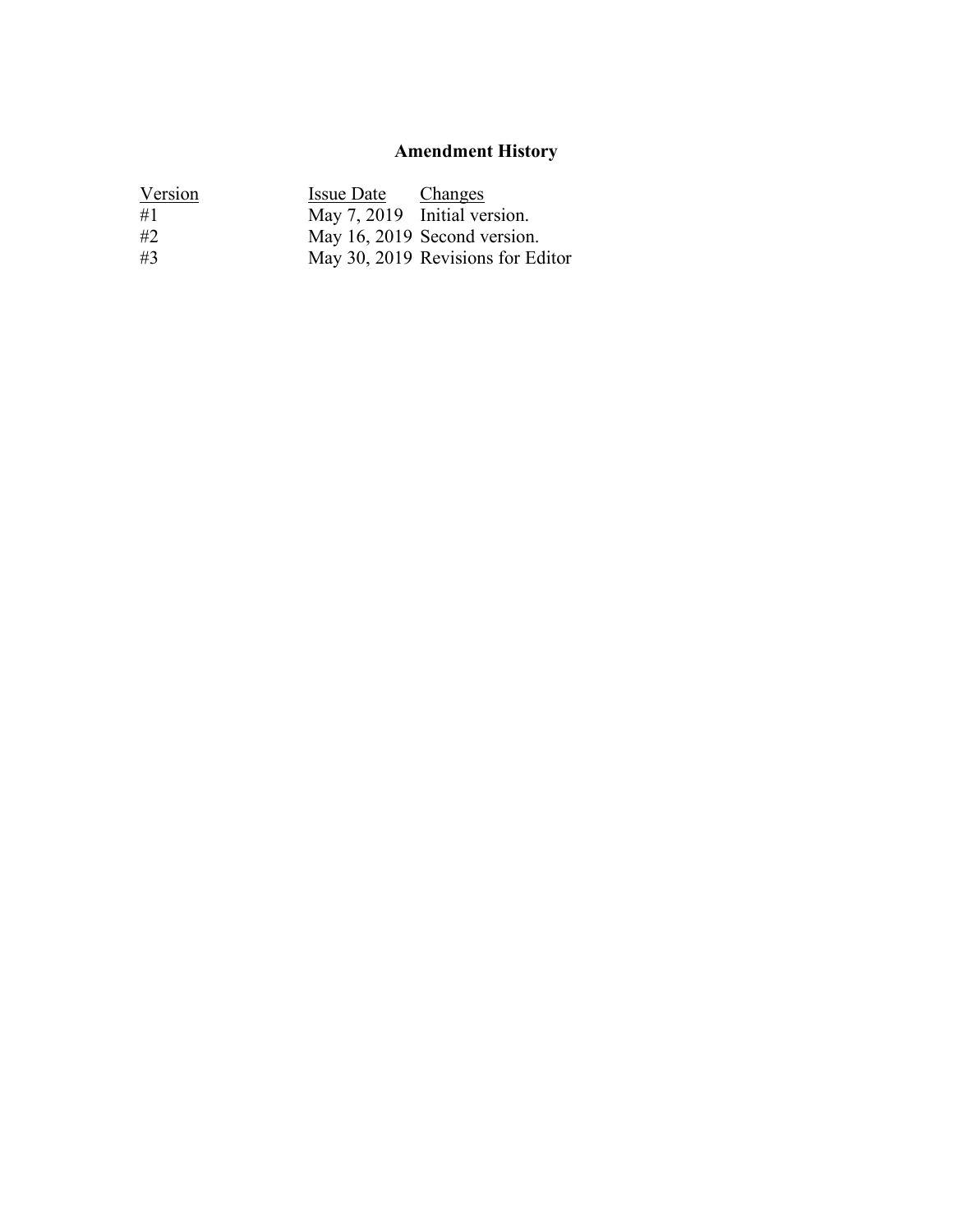## **Approval**

This consultancy project was submitted by Darryl E. Hylton, Jr. under the direction of the persons listed below. It was submitted to Gardner-Webb University School of Education and approved in partial fulfillment of the requirements for the degree of Doctor of Education at Gardner-Webb University.

 $\mathcal{L}_\text{max}$  , and the contribution of the contribution of  $\mathcal{L}_\text{max}$ 

 $\mathcal{L}_\text{max}$  , and the contribution of the contribution of  $\mathcal{L}_\text{max}$ 

Jeff Hamilton, Ed.D., Faculty Advisor Date Gardner-Webb University

Lisa Wachtman, Site Advisor Date Director of Student Persistence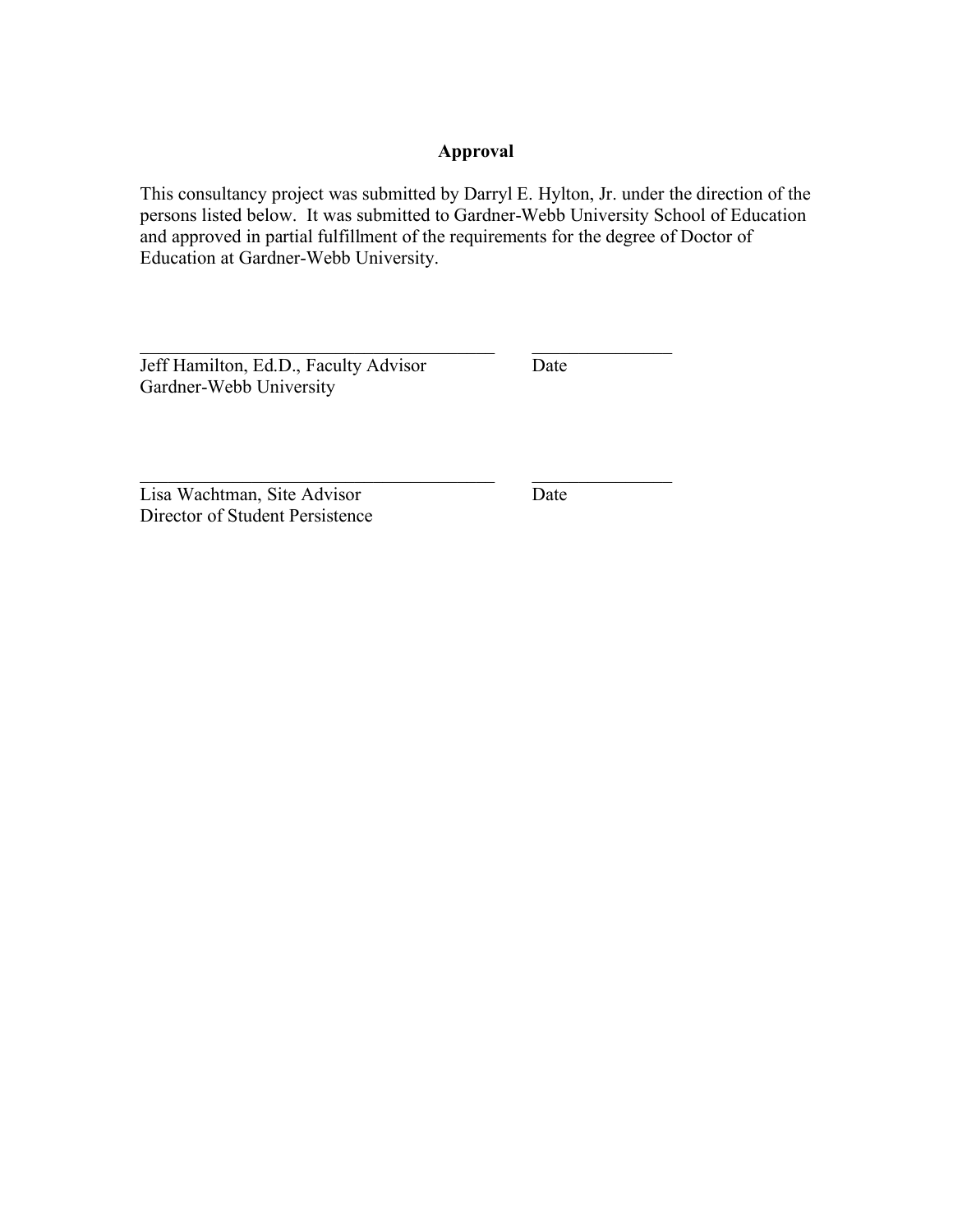#### **Acknowledgements**

*"When my time on earth is finished, I want my legacy to be one that provided others the space to create their own."—Darryl Hylton, Jr.*

I would like to start off by saying this doctoral journey has been a humbling yet rewarding experience. It was a true test of patience, resilience and grit. My passion for education serves as a catalyst for me to remain a servant leader in my approach to helping others succeed. As such, I would like to dedicate this research consultancy project to Blake Aspen Bunch, Vernon Tayvon Swanson, Jr., Tai Warfield, and Ra'Shad Frazier. Let this project serve as a reminder for each of you are enough and are deserving of all the great things this world has to offer. Never let anyone diminish your value, your story, or your life.

As my educational journey comes to an end there are a few individuals I would like to acknowledge who have provided support to me in a variety of ways. First and foremost, a special acknowledgment and thank you to my father and grandmother, Darryl Hylton, Sr. and Shirley Hylton. Thank you for sticking by my side throughout my educational journey. From the time I declared my passion for education until now, you have supported me and for that I am eternally grateful. To my best friends: D'Andre Manns, Derron McDuffie, and Carnell Williams, thank you for your constant encouragement, accountability, and friendship throughout this journey. To the members of my cohort: Jacqueline Brown, Michael Chapman, Sheldon Gathers, Terence McCrimmon, Katie Munger, Sheila Persons-Scott, Lisa Thompson, and Tracey Thurnes. Your support throughout my development in this program is very much appreciated. I am a better person and leader because of you. To my faculty advisor, Dr. Jefferey Hamilton,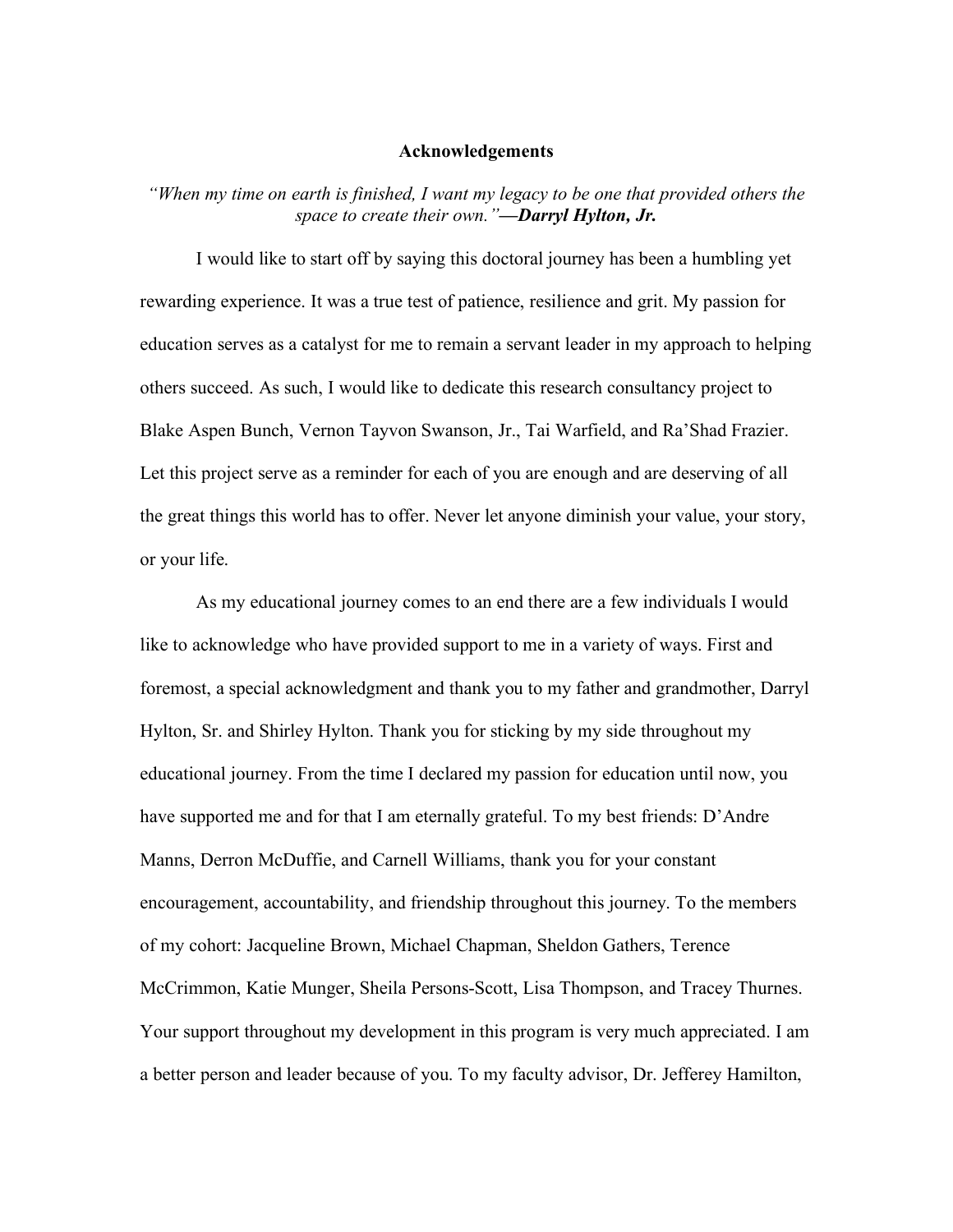and consultancy site supervisor, Lisa Wachtman, thank you for your unwavering support and your ability to challenge me to think differently about my approaches to this project.

Lastly, I would like to extend a special thank you to the following persons for their contributions, love, and support throughout my educational journey: My Educational Role Models (Elizabeth Furns, Dr. June Montgomery, Eleanor Peck, Stephanie Price, Dr. Leon Rouson, Vincent Tucker, Dr. Sterling White, and Antwan Wilson); My family and friends (Jonathan Bowser, Malcolm Bunch, Brian Cousin, Gregory Dendy, D'Andra Drewitt, Antonia Elam, Jamie Enge, Taya Gaskins-Scott, Jay'len Hollis, Dr. DeAndre Howard, Taneshia Moore, Ms. Velma Naylor, Pairrys Ransom, Vernon Swanson, and the T.O.W.E.R.S Step Team at Norfolk State University); and all my students at the various educational institutions I served. Because of them, I am a better leader, teacher, mentor, advocate, and person. I am truly grateful. It is FinishEd.D.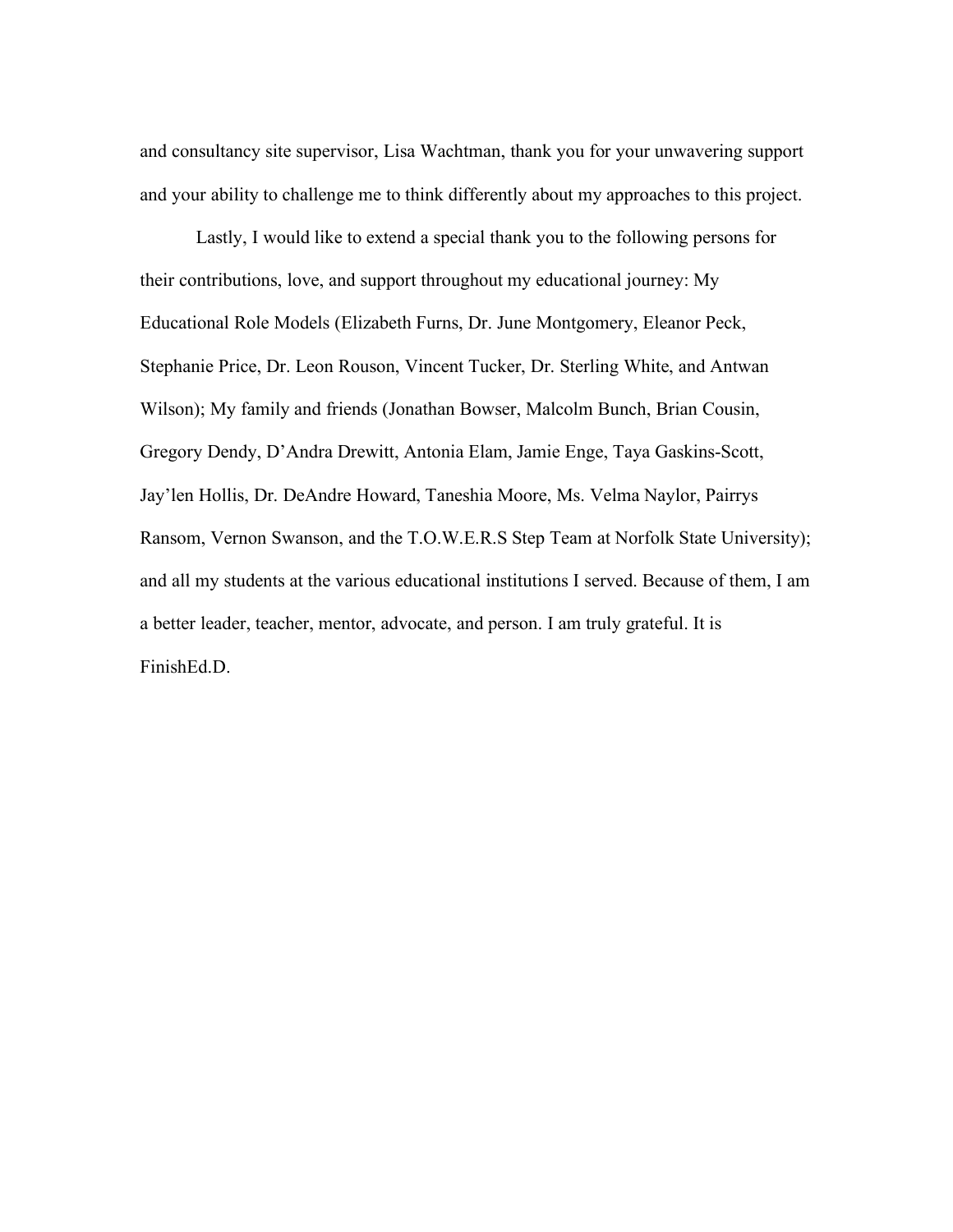#### **Abstract**

Don't Count Me Out! The Impact of Mentoring on the Persistence of African-American Male Students at Predominately White Institutions (PWIs). Hylton Jr., Darryl E., 2019, Consultancy Project, Gardner-Webb University: Digital Commons/Mentoring/Male Students of Color/Predominately White Institutions (PWIs)/Persistence/African-American Male/Retention

Over the years, more opportunities have been provided to individuals of all ages due to more and easier access to higher education; however, despite these opportunities, major barriers still exist that impact the success of a specific demographic—African-American males. While students of color had the greatest growth in postsecondary enrollment in 4 decades (Fry, 2010), research indicates a deficit trend of undergraduate males of color who fail to graduate once enrolled in colleges and universities (Carnevale & Strohl, 2013). To address this issue, institutions of higher learning have implemented programs, initiatives, and other strategies in an attempt to help these students persist to graduation.

Liberal Arts University, an enrollment-driven, small, private, liberal arts institution located in North Carolina has seen firsthand the impact of the low retention and persistence rates of male students of color—more specifically, African-American males. Institutional data reinforce this issue. This consultancy project was designed to spearhead an opportunity to address the retention and persistence of the African-American male population at the University through the development of a mentoring program. The goals, objectives, and various strategies for effective implementation will be the focal point of this executive summary.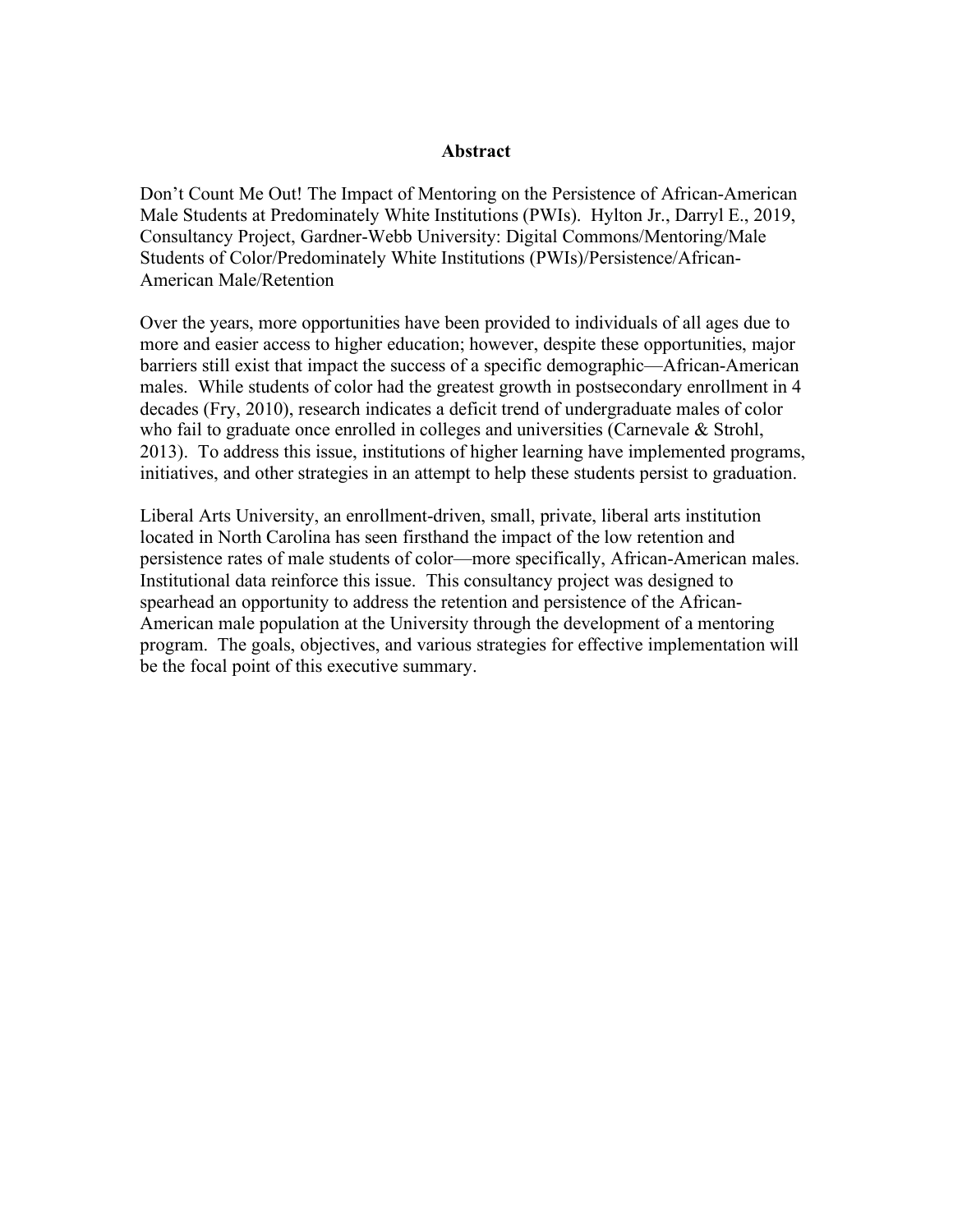## **Table of Contents**

| $\mathbf{1}$ |    |
|--------------|----|
|              |    |
|              |    |
|              |    |
| 2            |    |
|              |    |
|              |    |
|              |    |
|              |    |
|              |    |
|              |    |
|              |    |
|              |    |
|              |    |
| 3            |    |
|              |    |
|              |    |
| 4            |    |
|              |    |
|              |    |
|              |    |
|              |    |
|              |    |
|              |    |
| 5            |    |
| 6            |    |
|              |    |
|              |    |
| 7            |    |
| 8            |    |
| 9            |    |
|              |    |
|              |    |
|              |    |
|              | 20 |
| 11           |    |
|              |    |
|              |    |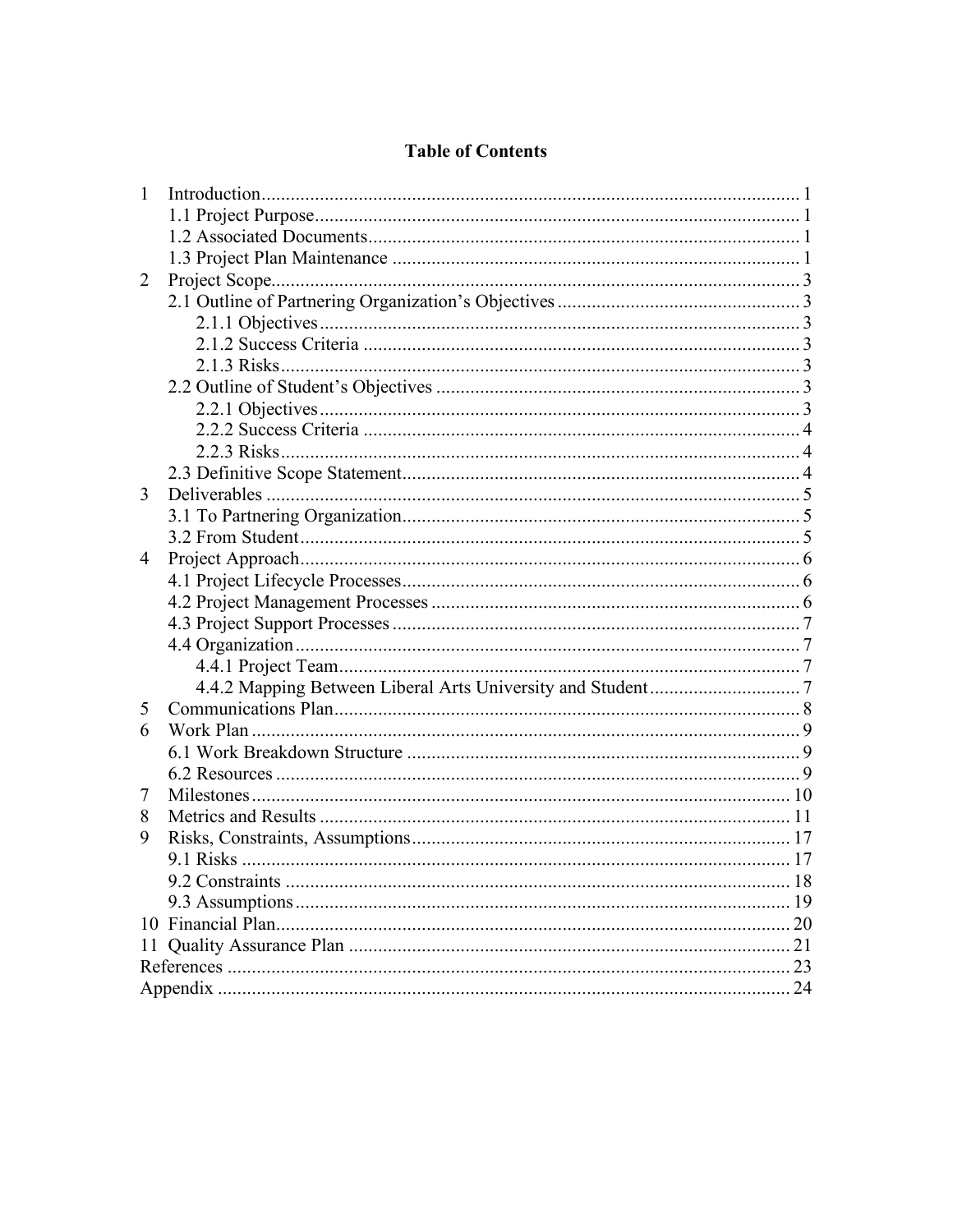#### **1 Introduction**

#### **1.1 Project Purpose**

Liberal Arts University is a private, 4-year liberal arts institution located in the mountains of western North Carolina. Founded in 1856 by Baptist families of the region, it is the oldest institution of higher learning in western North Carolina on its original site. Despite its roots of origin, the university manages to admit a significant amount of diverse students. Liberal Arts University is recognized among its peer institutions within the Appalachian College Association as one of the most diverse campuses within the association.

As a predominately White institution (PWI), Liberal Arts University is one of many universities that struggles with undergraduate African-American males persisting towards graduation. Many of these students are classified as first generation; low socioeconomic status; and/or in many cases, underprepared for the rigors of collegiate life. Anonymous (personal communication, 2016) described how negative experiences in the classroom impact a student's ability to connect with the institution. Unfortunately, these experiences eventually result in students transferring, dropping out, and/or failing out of their first year of college.

To address this significant challenge, this consultancy project worked in collaboration with the Center for Student Success at Liberal Arts University to develop a foundational mentoring program framework to provide supplemental (and even primary) support for African-American male students matriculating at the university.

### **Terminology and Definitions**

- **Predominately White Institution (PWI).** An institution of higher learning/education in which the majority of the student population demographic served is of the Caucasian or White race.
- **African-American male**. An individual who identifies as both male and of the African-American decent/ethnicity.
- **Persistence.** The continuous matriculation of students towards the completion of their degree.
- **Retention.** The ability to keep students enrolled at the institution.

#### **1.2 Associated Documents**

See Appendix: Program Strategy & Outcomes

#### **1.3 Project Plan Maintenance**

From its inception, the project has been regularly discussed with the appropriate university stakeholders. As feedback was provided by these constituents, the doctoral student made appropriate adjustments as needed. Additionally, each phase/milestone of the consultancy project was reviewed and evaluated by the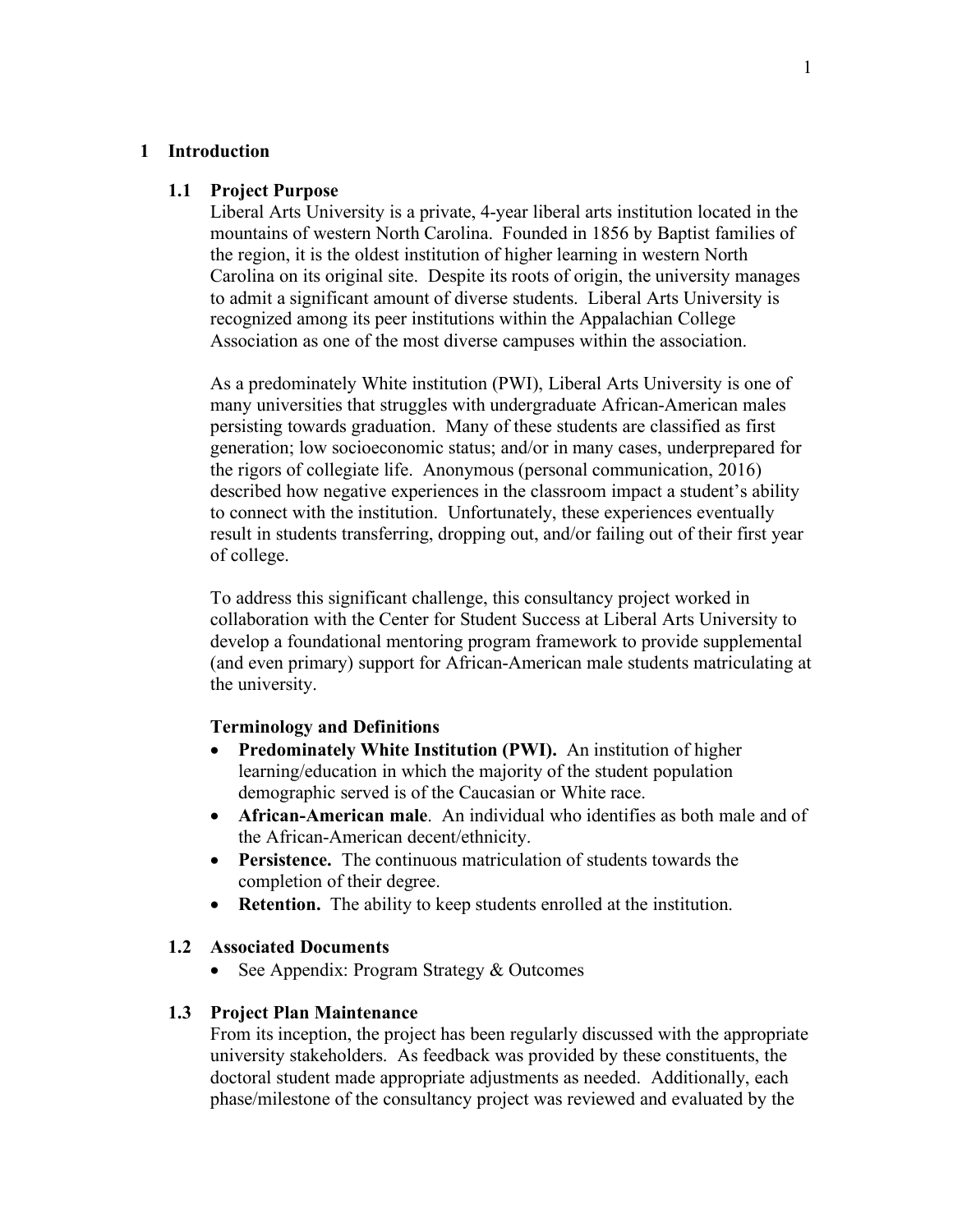Gardner-Webb University DEOL faculty advisor Dr. Jeffery Hamilton to ensure satisfactory progress towards project completion was being made.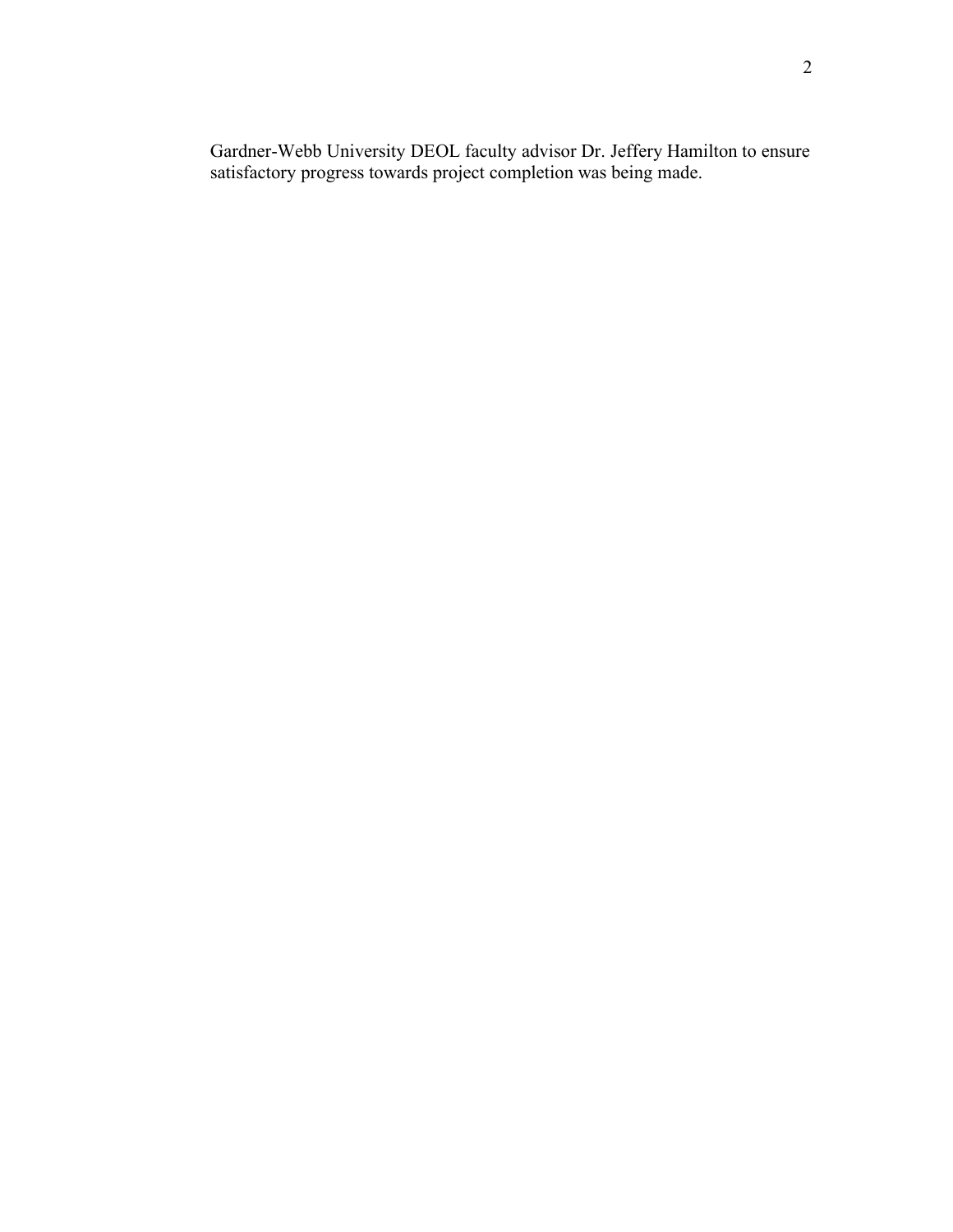## **2 Project Scope**

This section provides an overview of the project's objectives, both from the partnering organization's perspective and from the student's perspective. The key success criteria and major risks are highlighted.

## **2.1 Outline of Partnering Organization's Objectives**

### **2.1.1 Objectives**

- Provided curricular and co-curricular initiatives that support the growth and development of African-American males.
- Increased retention and persistence rates of African-American males by a minimum of 10% over the next 4 years.
- Increased graduation rates of African-American males by a minimum of 10% over the next 4 years.
- An overall increased institution commitment to diversity, equity, and inclusion.

### **2.1.2 Success Criteria**

The success of the objectives identified above by Liberal Arts University was a comprehensive continuous process. In collaboration with the office of Institutional Research & Effectiveness, the program coordinator (or designee) collected data on the mentoring program to be analyzed, synthesized, and reported within the timeframe established by the institution.

## **2.1.3 Risks**

The high risks associated with this project execution and/or effectiveness were the access to appropriate monies to fund the program, lack of faculty/staff support, and the untimely transition of key stakeholder supporters. Medium risks included student participants in the program show little to no growth in their academic success. To address these major risks of the program, the key stakeholders discussed opportunities to be cost effective while strategically researching funding sources (grants, etc.) to support the initiative. Additionally, the doctoral student consultant worked on developing several meaningful relationships to gain more faculty/staff supporters.

#### **2.2 Outline of Student's Objectives**

#### **2.2.1 Objectives**

**Goal 1:** Assist the university in increasing the retention and persistence percentage rate of African-American male students.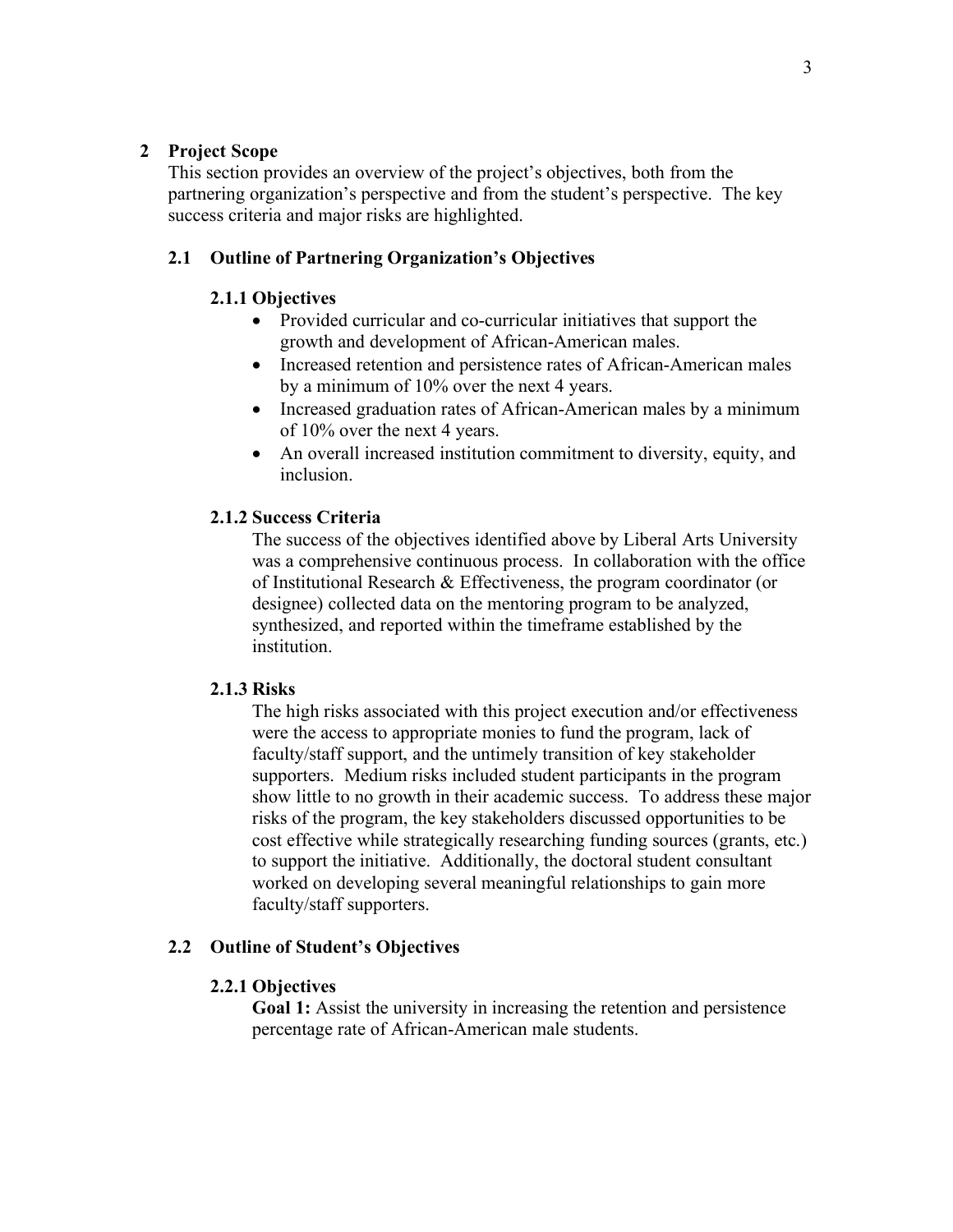**Objective 1:** The doctoral student collaborated with various university constituents to discuss effective and efficient solutions for continuous strategic program development and implementation.

**Goal 2:** Expose Liberal Arts University and surrounding community to the needs, trends, and experiences affecting male students of color through the collaborative development of solutions.

**Objective 2:** Participants in the program coordinated a mini-research symposium conference addressing the various needs, issues, and experiences affecting male students of color.

**Goal 3:** Support and challenge male students of color participants to achieve academic excellence through leadership and career development opportunities.

**Objective 3:** The doctoral student designed a curricular framework for the mentoring program.

#### **2.2.2 Success Criteria**

The success of this project is determined by the development and implementation of the identified objectives.

### **2.2.3 Risks**

Despite institutional research on the trends, issues, and needs of the African-American male population, the major risk associated with the abovementioned goals and objective mostly lies within the lack of adequate funding to support full program implementation.

#### **2.3 Definitive Scope Statement**

The scope of work for this mentoring program included all planning, implementation, and data analysis to assist and support male students of color matriculating at Liberal Arts University. With this implementation of this program, it is expected that the success of African-American male students will increase over the next 4 years. With leadership development and advocacy as a primary focus, the consultant worked primarily with the Center for Student Success to assist and provide supplemental support and perspective.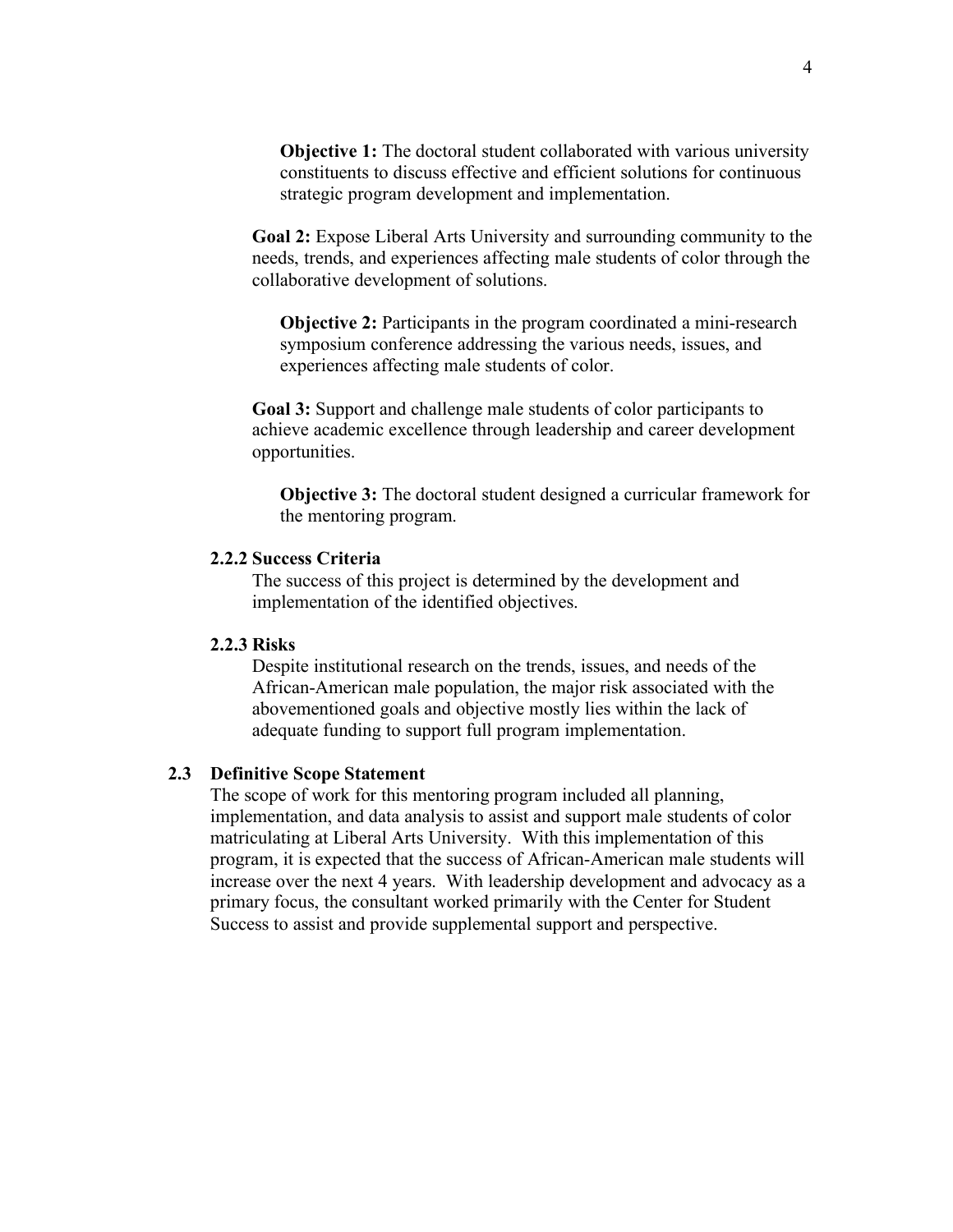## **3 Deliverables**

## **3.1 To Partnering Organization**

Below lists the formal deliverables and the projected/estimated due dates.

| <b>Phase I</b>                               |                             |
|----------------------------------------------|-----------------------------|
| Finalize itemized budget                     | October 2017                |
| Develop program curriculum                   | November 2017               |
| Develop a team/committee of faculty/staff    | November 2017               |
| and students                                 |                             |
| Develop an assessment plan                   | November/December 2017      |
| Develop presentation for university          | December 2017               |
| administrators                               |                             |
| Develop sample program materials             | December 2017               |
|                                              |                             |
| <b>Phase II</b>                              |                             |
| Propose program to University administrators | January 2018                |
| Request funds for program                    | January 2018                |
| Identify prospective students for program    | March-May 2018              |
|                                              |                             |
| <b>Phase III</b>                             |                             |
| Implement program                            | <b>August 2018-May 2019</b> |
|                                              |                             |
| <b>Phase IV</b>                              |                             |
| Assess student progress and program success  | December 2018/May 2019      |
|                                              |                             |

## **3.2 From Student**

There are no additional deliverables to be provided by the student.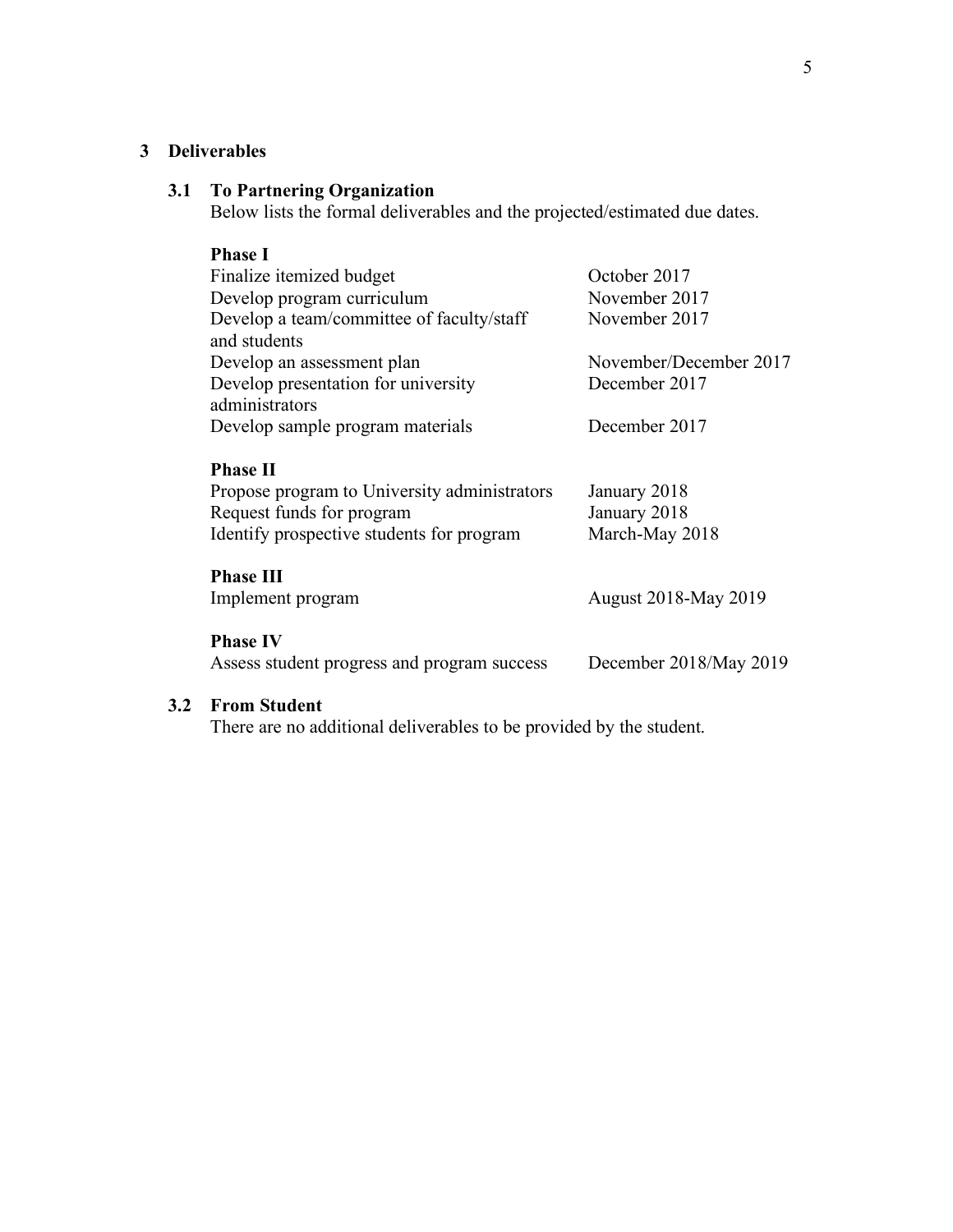#### **4 Project Approach**

#### **4.1 Project Lifecycle Processes**

The foundation of this project was rooted in the consultant's personal interest in the topic. As an educator on all levels by profession, the doctoral student has seen the opportunities to positively impact male students of color. While there are many challenges that impact the retention and persistence of all students at Liberal Arts University, institution data showed the most critical demographic was the African-American male. As a result, the consultant wanted to focus the efforts of this project on identifying any root causes and effective solutions to solve those problems. This project was split into four major phases with strategic emphasis on incorporating all key players at the institution at the "right time." Throughout the project's development, there have been various partners who have joined and/or separated themselves from the project; however, there are some staff members who have been consistent throughout this project's development.

| Project   | Constituents    | Objectives          | Deliverables        |
|-----------|-----------------|---------------------|---------------------|
| Phase I   | Consultant,     | 1. Identify         | 1. Developed a      |
|           | University Site | members of the      | team of             |
|           | Advisor,        | faculty/staff       | faculty/staff       |
|           | Faculty/Staff   | committed to this   | members.            |
|           | supporters      | type of initiative. | 2. Developed a      |
|           |                 | 2. Identify major   | foundational        |
|           |                 | key points for      | curriculum and      |
|           |                 | curriculum          | assessment plan     |
|           |                 | development.        | for the mentoring   |
|           |                 |                     | program.            |
| Phase II  | Consultant,     | 1. Design formal    | 1. Presented        |
|           | University      | presentation for    | presentation to     |
|           | Administrators, | university          | university          |
|           | Undergraduate   | administrator       | administrators.     |
|           | <b>Students</b> | approval.           | 2. Selected initial |
|           |                 | 2. Identify         | cohort for          |
|           |                 | student             | mentoring           |
|           |                 | participants for    | program.            |
|           |                 | mentoring           |                     |
|           |                 | program.            |                     |
| Phase III | Consultants,    | 1. Implement the    | 1. Implemented the  |
|           | Students,       | first year of the   | mentoring           |
|           | Faculty/Staff   | mentoring           | program.            |
|           | supporters      | program.            |                     |

#### **4.2 Project Management Processes**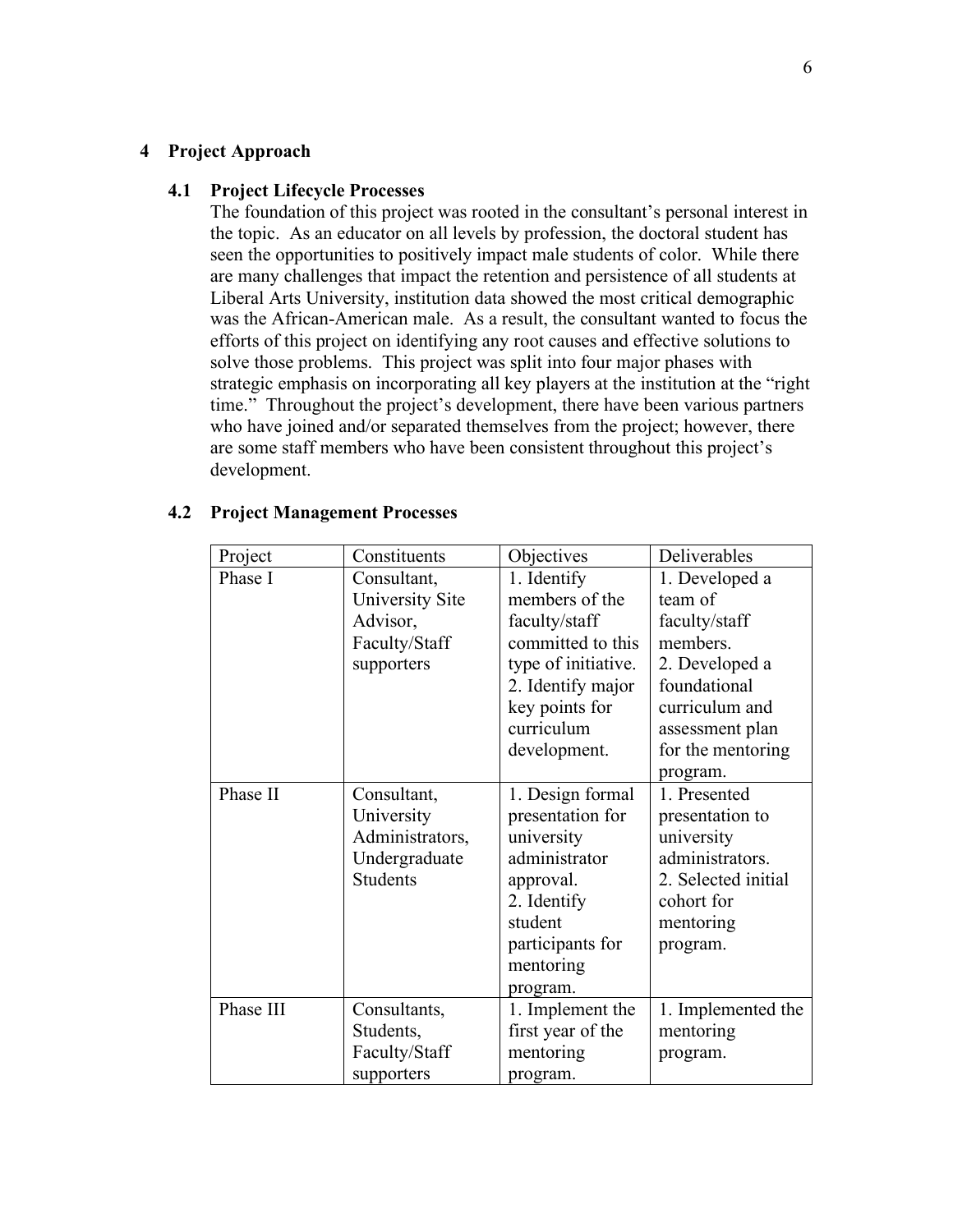| Phase IV | Consultant,     | 1. Analyze the      | 1. Analyzed the |
|----------|-----------------|---------------------|-----------------|
|          | University Site | data yielded from   | mentoring       |
|          | Advisor,        | the first cohort of | program.        |
|          | Faculty/Staff   | students in the     | 2. Made         |
|          | supporters,     | mentoring           | recommendations |
|          | University      | program.            | for future      |
|          | Administrators  |                     | implementation. |

## **4.3 Project Support Processes**

Throughout the duration of this program development and implementation, the consultant worked closely with the various key partners to ensure that all phases of this project were completed effectively and efficiently. Additionally, the consultants worked closely with the site supervisor to identify potential challenges and worked to develop strategies to prevent these challenges from coming to fruition.

## **4.4 Organization**

## **4.4.1 Project Team**

For the purposes of this project, there was no formal organizational structure; however, there were some key individuals whom the consultant heavily relied on to execute the project. The site supervisor as well and some faculty/staff partners were always updated on the project's progression and were often asked for feedback to enhance its various stages.

## **4.4.2 Mapping Between Liberal Arts University and Student**

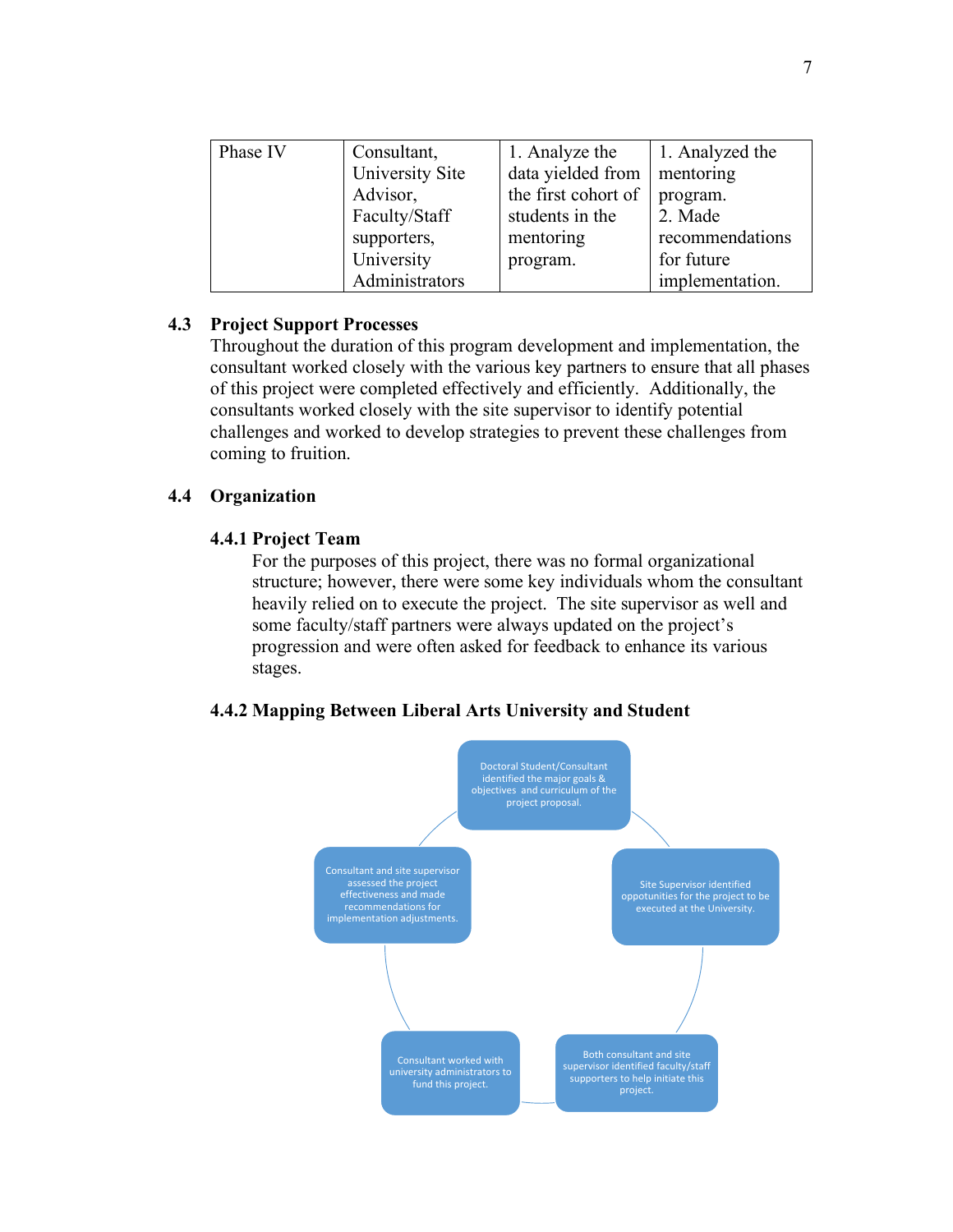# **5 Communications Plan**

| Who - stakeholder         | What info do they need   | Why do they need it                                            | When will they get it                                     | How will they get it                        |
|---------------------------|--------------------------|----------------------------------------------------------------|-----------------------------------------------------------|---------------------------------------------|
| Site Supervisor           | Frequent updates on      | To understand what they are sponsoring                         | Throughout the duration of the entire                     | Via email with attached/updated milestones. |
|                           | program progression      |                                                                | consutancy project.                                       |                                             |
| University Administrators | Purpse of the mentoring  | To understand the programs purpose and                         | After the major components of the project                 | Via email in addition to a face-to-face     |
|                           | program                  | importance                                                     | (budget, quality assurance, benefits, etc.) have meeting. |                                             |
|                           |                          |                                                                | been developed and approved by site                       |                                             |
|                           |                          |                                                                | supervisor.                                               |                                             |
|                           | Benefits and Risks       | To gain a better understanding of the                          | When first draft of planning process is                   | Via email upon the completion of the        |
|                           | associated with program  | benefits and risks associated with program                     | completed.                                                | benefits and risks assessment.              |
|                           | implementation           | implementation.                                                |                                                           |                                             |
|                           | Anticipated Budget       | To provide an overview of the financial                        | Simultaneously with the submission of the                 | Via email in addition to a face-to-face     |
|                           |                          | costs associated with program                                  | benefits and risks assessment.                            | meeting to discuss any concerns or          |
|                           |                          | implementation                                                 |                                                           | adjustments, as needed.                     |
|                           |                          | Quality Assurance Measures To ensure that there is a return on | Continuous                                                | Via email and/or in person, as needed.      |
|                           |                          | investment from the program.                                   |                                                           |                                             |
|                           |                          |                                                                | If the program is approved, students (and their           |                                             |
| Student Participants (and | Purpose of the mentoring | To determined if they would like to opt                        | families) will receive informaiton during the             | In person throughout the duration of the    |
| their families)           | program                  | into the program                                               | summer orientation experience.                            | summer orientation.                         |
|                           |                          |                                                                |                                                           |                                             |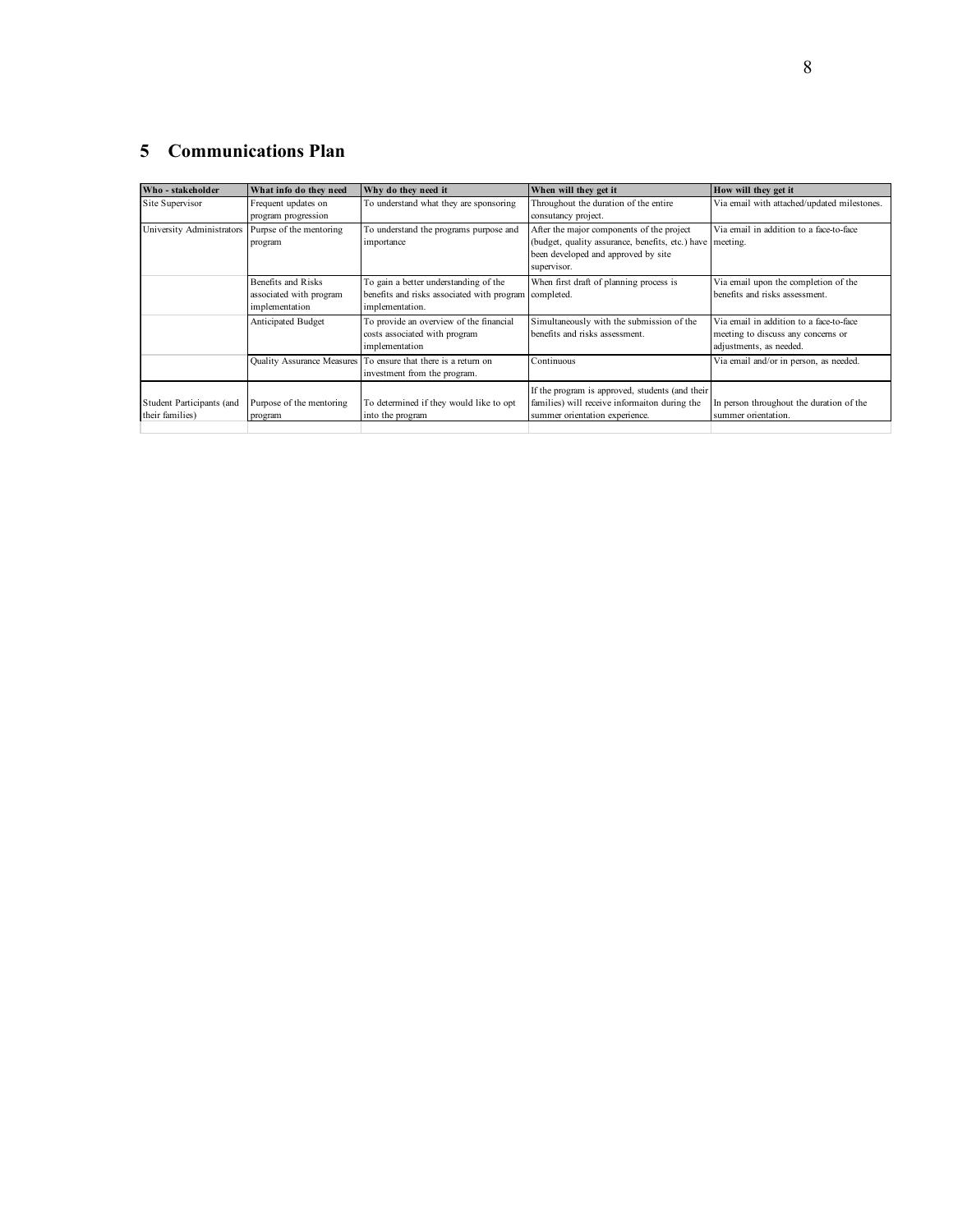## **6 Work Plan**

## **6.1 Work Breakdown Structure**

- 1. Assist the university in increasing the retention and persistence percentage rate of African-American male students.
	- a. To achieve this goal, the doctoral student collaborated with various university constituents and discussed effective and efficient solutions for strategic program development and implementation.
- 2. Expose Liberal Arts University and surrounding community to the needs, trends, and experiences affecting male students of color through the collaborative development of solutions.
	- a. To achieve this goal, the doctoral student worked with student participants and other constituents in the program to coordinate a miniresearch symposium conference addressing the various needs, issues, and experiences affecting male students of color.
- 3. Support and challenge male students of color participants to achieve academic excellence through leadership, engagement, and personal/professional developmental opportunities.
	- a. To achieve this goal, the doctoral student designed a framework for the mentoring program.

## **6.2 Resources**

See Appendix: Activities  $&$  Timeline for mentoring program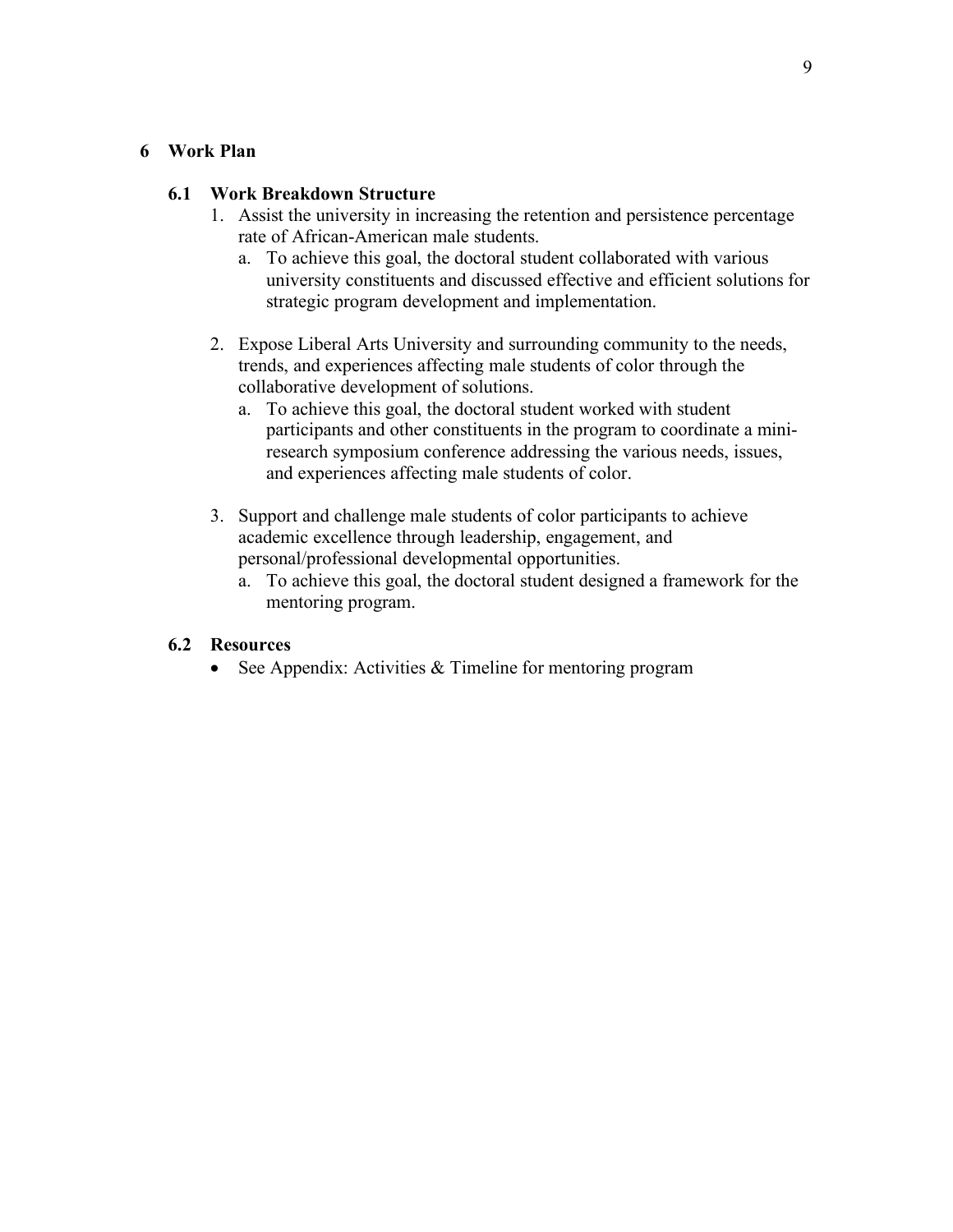## **Milestones**

| <b>Milestone</b> | <b>Title</b>                                          | Forecast        |
|------------------|-------------------------------------------------------|-----------------|
| <b>Number</b>    |                                                       | date            |
|                  | Develop introduction, background, and project purpose | 25-Nov-16       |
|                  | Develop SMART goals/objectives                        | 06-May-17       |
|                  | Develop list of deliverables/expected outcomes        |                 |
| 3                | Develop scope of the project                          | 06-May-17       |
|                  | Summary of business benefits                          | $19$ -Jul- $17$ |
| 5                | Develop risk assessment and mitigation plan           | 06-Dec-17       |
| 6                | Develop summary of key assumptions and constraints    | $1-May-18$      |
|                  | Develop communications plan                           | $1-Aug-18$      |
| 8                | Develop financial budget                              | $1-Aug-18$      |
| 9                | Develop quality assurance plan                        | 30-Nov-18       |
| 10               | Overall performance and reflections                   | $21-Apr-19$     |
| 11               | Executive summary                                     | $21-Apr-19$     |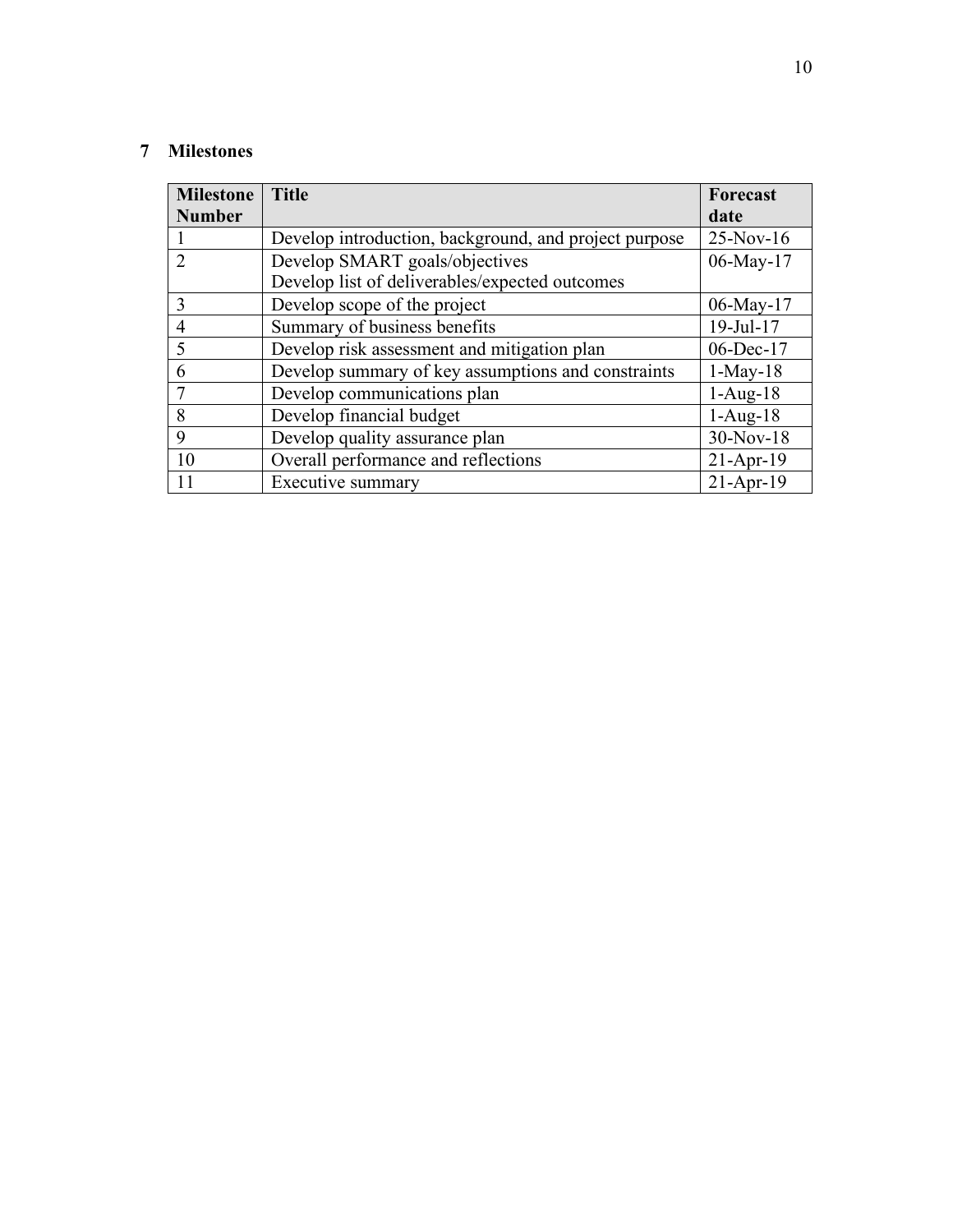#### **8 Metrics and Results**

While using a mixed method approach to collect data for this project, the qualitative data (interviews) were used to determine the need(s) from a student perspective to provide the doctoral student with appropriate direction as the mentoring program was developing. The doctoral student interviewed four students (one student from each classification; i.e., freshman, sophomore, junior, senior) who identified as both African-American and male for the purposes of this project. Note: To protect the identity of the students, pseudonyms were used for identification. Additionally, students were not required to answer all questions. At any time, students could opt out of responding to a question. Below are the interview questions with the responses from African-American students attending Liberal Arts University.

#### **1. How has your overall experience as a male student of color been on campus?**

*Kirk (Freshman): Definitely different. I feel that I walk places and get looks like people haven't seen Black people before. There have been different opportunities and different events but they are geared toward the White students on campus versus Black males. It's also underrepresentation in student-led organizations.* 

*Cash (Sophomore): Descent, it hasn't been good but it's not that bad. It's different what I'm used to. It's a different environment than where I'm from. People act different. It's a lot of different cultures. People from different countries. This is the first time I've been to a school that's not overly hype about sports. It doesn't feel like sports are a big part of the school.*

*Marcus (Junior): My overall experience, I feel as an African-American student, I had to learn to adapt being at a PWI. I would say it forced me to come out of a shell of just being around my Black culture; therefore, when I first got here, I felt like I didn't fit in and I didn't want to be here. Over the years of coming out of my shell, I've learned that everybody's not out to get you or disrespect you. But my experience started at a 4/5 out of 10 and I can say I'm not quite at a 10 yet but I feel like I'm at 10 with knowing and interacting with students on this campus.*

*Travis (Senior): I mean, at Liberal Arts University you just adapt. Me being Black and this is a PWI, when I first came here, I felt uncomfortable because there isn't many Black students here so I was around a bunch of White folks and until I made friends. I was real uncomfortable. But once you start to talk and going to events and interact with other folk of color you get to see it's not as bad. Some of them are pretty cool but you still run into a few that will give you a cold shoulder even though you're not looking to be best friends you just want someone to say hey to and keep it pushing but they still give you cold shoulder. As the years go by you start hanging around more people that you're with in your class. This being a PWI you with a bunch of White folk in class so you have to talk and communicate because of class and group projects and once you get into a 4-year relationship now your "buddy buddy." You also know more people at events.*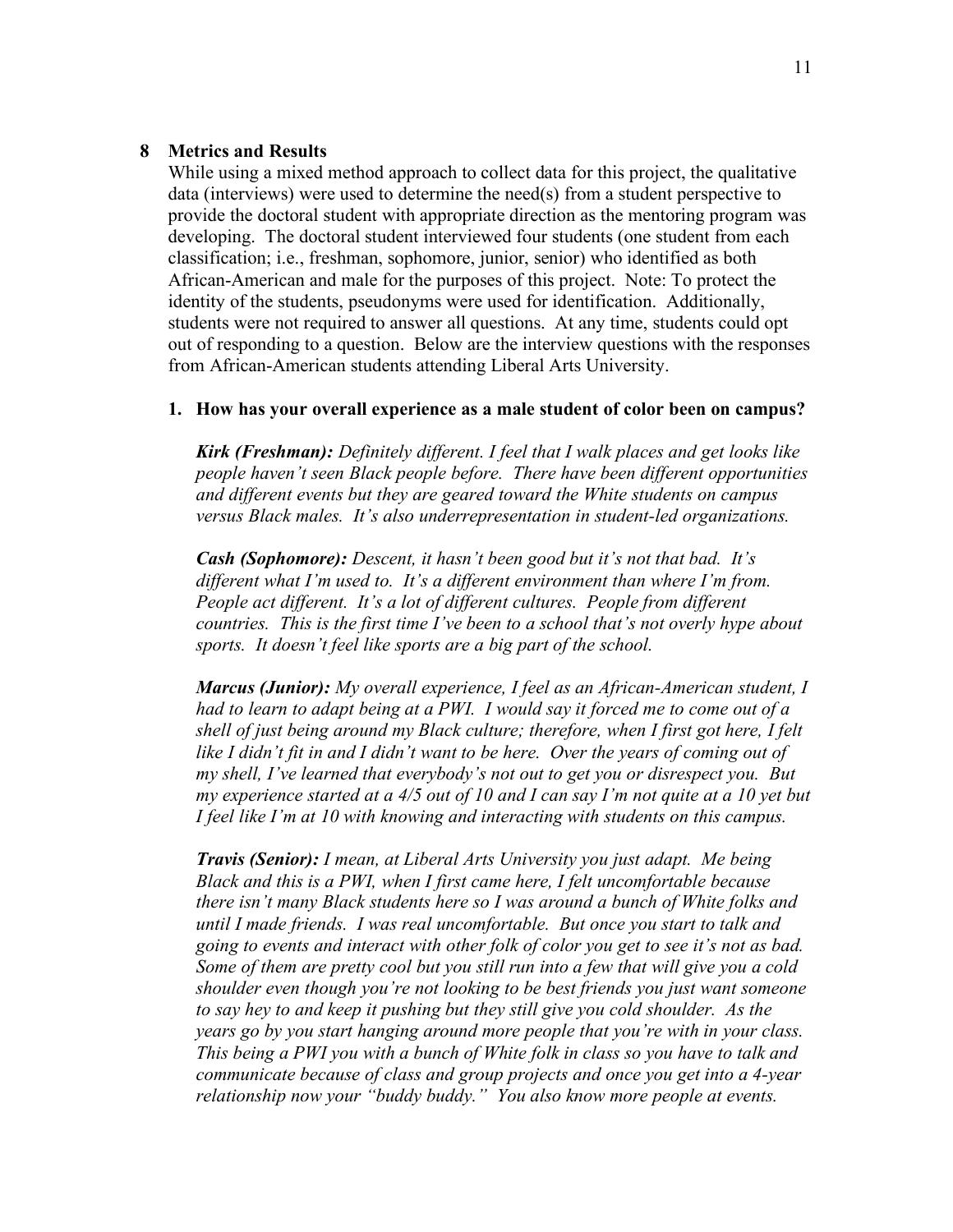*When I first got here I didn't like here but since I've been here for a while I'm starting to like it. When I started off it was like a 3 and now it's a 9 because of all the friends I've grown to have.*

## **2. Is it important for you to have role models/mentors on campus who look like you? Why or why not?**

*Kirk: If you're a mentor/role model you have a leadership position on campus. So, if you look like me, there's already a stereotype of you on campus. So, if you're in a leadership position and you look like me it goes against the stereotype. If you can do it, it's obvious that I can do the same thing based upon appearance.*

*Cash: Yes. Because I feel like they can relate more to the things I relate to on a White campus because they are in a work place with White workers. They've been through the same things I been through in college as a Black male.*

*Marcus: I feel yes because you already here being a minority and me coming in being a minority you already build that relationship because a minority only wants the best interest for the other minority. You can relate to the things I go thru and seen, etc. but overall it really doesn't matter, Black or White, as long as you have the best interest for the person mentoring.* 

*Travis: Yes, big yes. Because I feel like you haven't been thru what I've been thru if you don't resemble my skin tone. I feel like White folks already have an upper hand advantage on us. And everybody been thru stuff, but I feel like it doesn't match up with what us Black folks been thru and still going thru. Once I have a mentor that is my skin tone, I will open up more. For example, if I experience racism I can't talk to a White person about that. Nine times out of 10 another Black person has been thru what I've been thru. It's more being able to relate; I have to trust them.*

## **3. From a mentoring standpoint, what are some things/experiences you wish you would've had here on campus?**

*Kirk: I couldn't tell you when the last time I seen a Black teacher on campus. None of my teachers have been Black. I also think it's important to teach us how to be a college student and how to maintain sports and social life. Plus, I feel we should learn more about leadership opportunities within Liberal Arts University and beyond that helping with things that go beyond college. Helping me prepare for the real work like getting jobs, having a family, how to be a man on your own.*

*Cash: Things/events I can relate to. Different choices in the cafe that Black people are use to eating. When they do events in the cafe and the different kind of music they play. How to get thru the daily "life stuff." How to get through*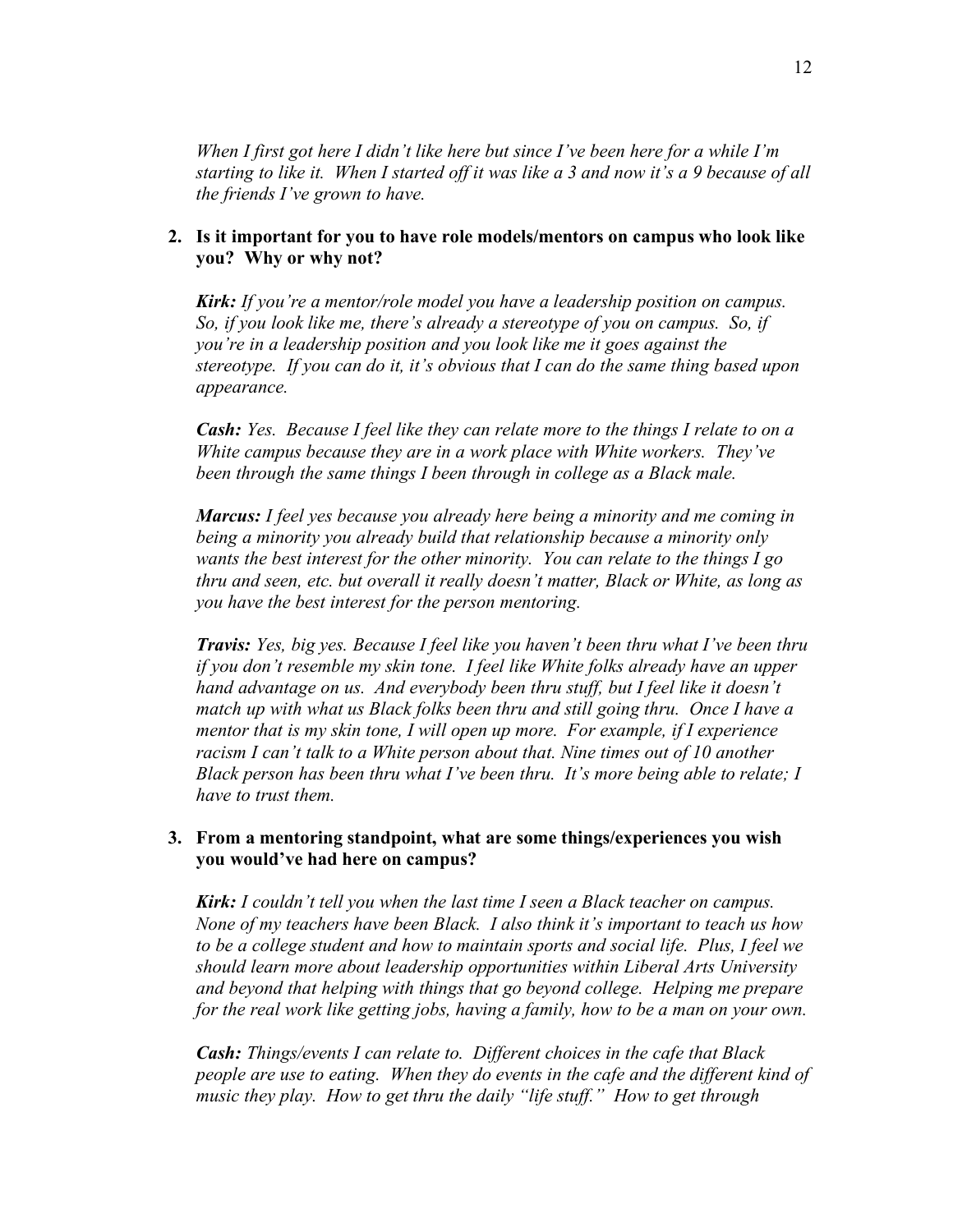*situations with your White counterparts without getting angry. How to handle different situations in college. Time management. Different steps to take to plan out day (i.e., when to do homework). Overall, figuring out how to get ahead.* 

*Marcus: I wouldn't want anyone to hold my hand during my FYE but I wish someone would've been here to help me adjust to college as in let me know the time I consume doing my work. I wish someone would've helped me managing my time for academics, sports, managing my free time. Procrastination is a big factor. That's my personal experience, I wish someone would've helped me adjust to the college lifestyle. Anything else I would say I wish I had a mentor to keep it real with me the whole way thru because you can get in this thing and a lot of things you see is fabricated so I wish I had a mentor to keep me up on everything and give me the true life of college. What works and what doesn't work but that's the only experience I wish I would've had.*

*Travis: Study sessions, more touching on athletes to focus on grades instead of on the field because if you don't make it on the field, if you can't do it in class, you won't be able to do it on the field. They always want you to have the bare minimum just so you can play. I've been a part of that because they tell me to get to a 2.0. They don't help me make dean's list. Once I get to a certain GPA, everything cuts off. That's how you fall down and have to do it all over again. From a mentor, focus on the academic part of school versus everything else gonna be there. Once you get to a certain point everything else will come after. I wish it would focus on grades because that's what messed a lot of people up, including myself. We were focused on stuff for school and not ourselves.*

### 4. **What value do you think a mentoring program would have on male students of color at Liberal Arts University?**

*Kirk: It would be an outlet for Black students to be able to talk to. It can be a means to bring other Black males into the school besides sports and a means to keep Black males here. They come and leave because it's nothing for them to do and no one for them to talk to.*

*Cash: They would have someone to talk to and relate to on campus. The majority of Black males are athletes. They will have someone to talk to outside of athletics. It will help you manage time and get your stuff together.*

*Marcus: Value? I feel like, it will wake a lot of students up to the actual life of students at college. It's a minority—someone that you can relate to. They can teach you. I feel it would be a great value because they can relate to you and that's somebody that doesn't have to be connected to you but they still chose to help. It can keep students from going home to graduating.*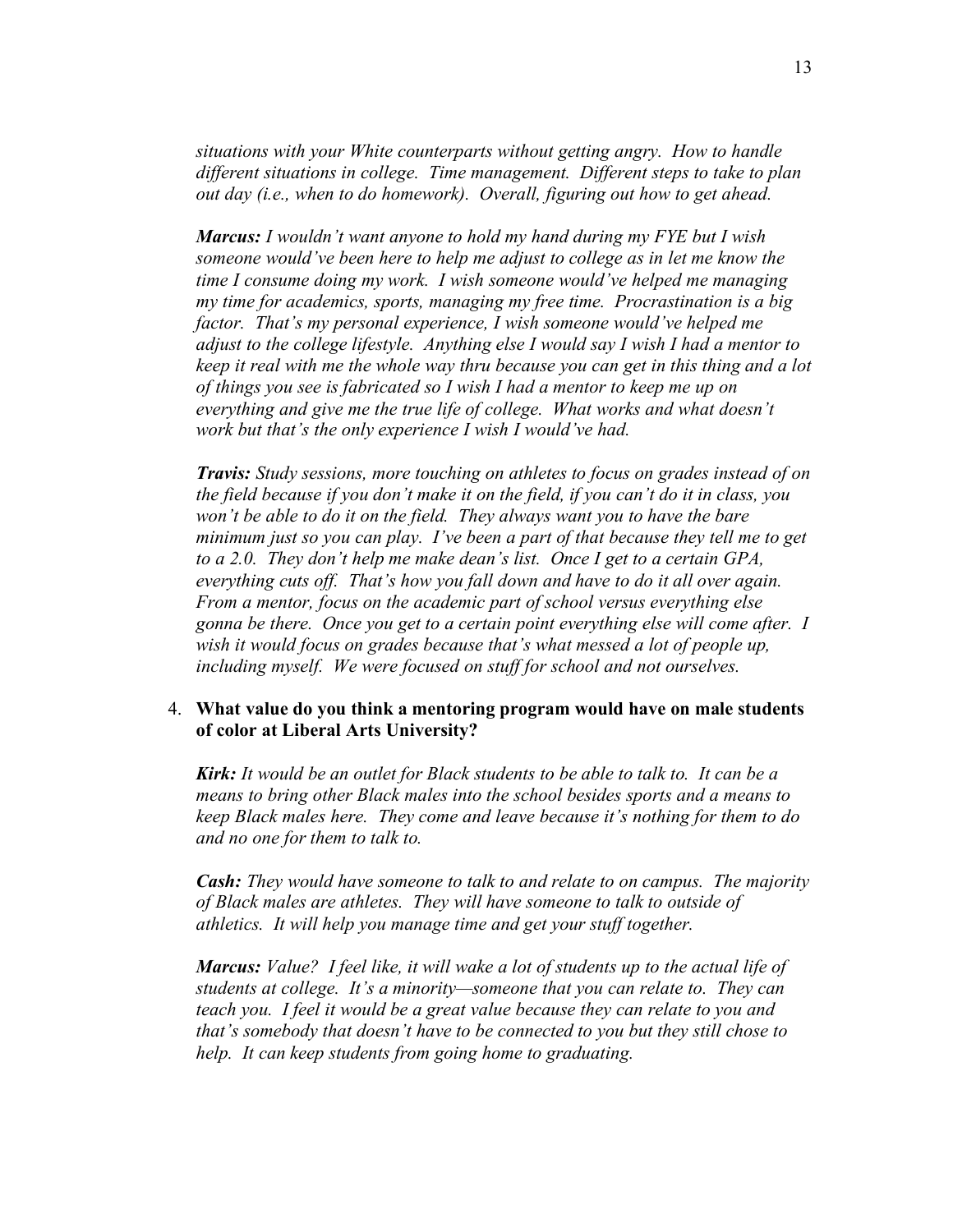*Travis: It will benefit the Black male students more because they'll have someone teach you the ins and outs of the college lifestyle. They'll give you the upper hand so you don't fall off you can stay one step ahead of the game. They'll give you the game of the school what to do what not to do how to do it easier. It's always good to have someone who's been thru it to mentor you because its like they give you first hand look at everything they know what you been thru what you about to go thru. The process will be easier for you once you come in. We won't leave the school. I've been here for a minute and the people I came here with are all gone expect a handful of people because no one was here for them. If there was someone here for them they may have stayed. There was no one here to teach them the process of things and to have a better connection with the school. It would be better for Black male students if we had Black male mentors.*

## **5. How do you think having mentors/staff of color on campus will impact/influence your personal experience as a student at Liberal Arts University?**

*Kirk: Isn't Black Student Association on campus? But that hasn't changed my experience, the difference is BSA is an organization vs. faculty/staff. Faculty/staff are definitely people you can talk to in time of need. People that you can relate to outside of school and academics.* 

*Cash: You would have someone to go to between class if your stressed if you need help to get organized. We need someone to talk who is going to understand what you're saying understand situations understand reactions what you need help with and how to help you with the situation.*

*Marcus: It would liven up more, the culture at Liberal Arts University, it will make you want to do more. We would be more involved with events hosted by African-Americans on campus. I feel like a lot of anger and things built up will take away because they will have someone to talk to. I wish there was someone that used to be here that I could talk to when I was in a bind.*

*Travis: You'll want to do more. You'll want to be more involved in activities that the school is hosting just because it's someone of your race having the event so you know you won't feel like an outsider because coming to a PWI, if it's not your race throwing a party, you won't feel you can connect to it. To me, it's about feeling like I'm welcomed and a part of something. If I don't feel a part or welcomed, I won't attend but if I had a Black mentor hosting or having an event, I'm all for it because I feel welcomed there. I want to be there. It may not even pertain for me, it may be an event for women but I can be there because it's a Black person throwing an event so I will go because it can tie into something I've gone/will go thru.*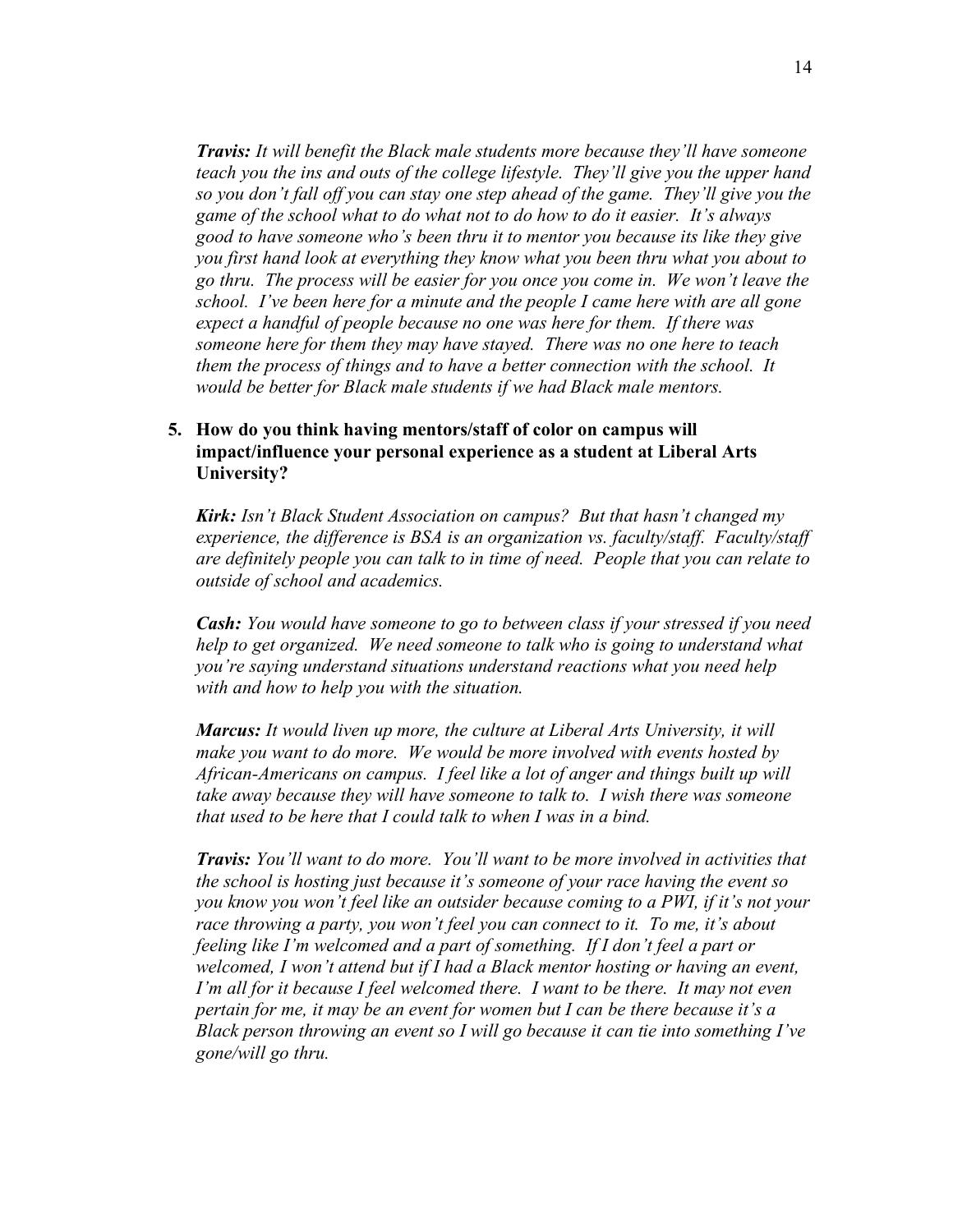#### 6. **If a program like this were to be implemented, what are your expectations?**

*Kirk: If I need help with something, I expect to leave with a resolution that will help change the situation. If I have homework, I want help. I would also like events on campus I can relate to. Oh, and things/initiatives I can put my time into to better the community and myself at the same time.* 

*Cash: Someone who is a leader on campus who can help me develop my leadership skills. Possibly help me to become a mentor. Have a relationship someone I can look up to and go to once opus when things aren't going your way. Someone to talk to about your experiences at the school. Different aspects of the college life since they have already been thru college. Set times to meet, talking face to face getting together to get to know each other.*

*Marcus: The mentors of the program? To be honest, I mean leaders, just someone that a minority or student of color wouldn't be scared to approach or talk to. I would expect to change the campus, but the benefits can provide support for students other than just Black students. I would expect backlash to come just because it's a minority group and people look at that as a threat.* 

*Travis: To be honest, I wouldn't expect nothing but good things to happen because this is what everybody, well I don't want to say this what "everybody" wants, but just things that are here for us would make coming here that much better because we have someone here for us. I would also say trustworthy, active around campus—I want to see them at events, in the cafe talking to us, at athletic events so I can feel like they are a part of the school and be there regardless. I just don't expect a lot because I never had much but I just expect someone to be there. You don't got to answer your phone at 4am but once you get my call you'll get back to me when you can. I just know it's going to cause a backlash but once you get a group of minorities together, people gonna take it as a threat like we're trying to overrule campus. I'm not trying to turn it into a HBCU but create a place to feel at home because we have somewhere to go. That's what it's about, you want to feel at home away from your original home. Having that group it will change views of people coming to Liberal Arts Univeristy.*

#### **Analysis**

The information gathered through the interview with the students was very insightful. It not only provided reinforcement to the institutional data but provided a foundation to develop a framework to address the needs. As mentioned in sections 2 and 3, the goals and objectives of the mentoring program are centered around collaboration (with the university), exposure (of the trends, issues, and needs), and support (of the African-American male student).

First, with the new administration leading the institution, they recognized the urgency to find high impactful ways to increase the persistence and graduation rate among all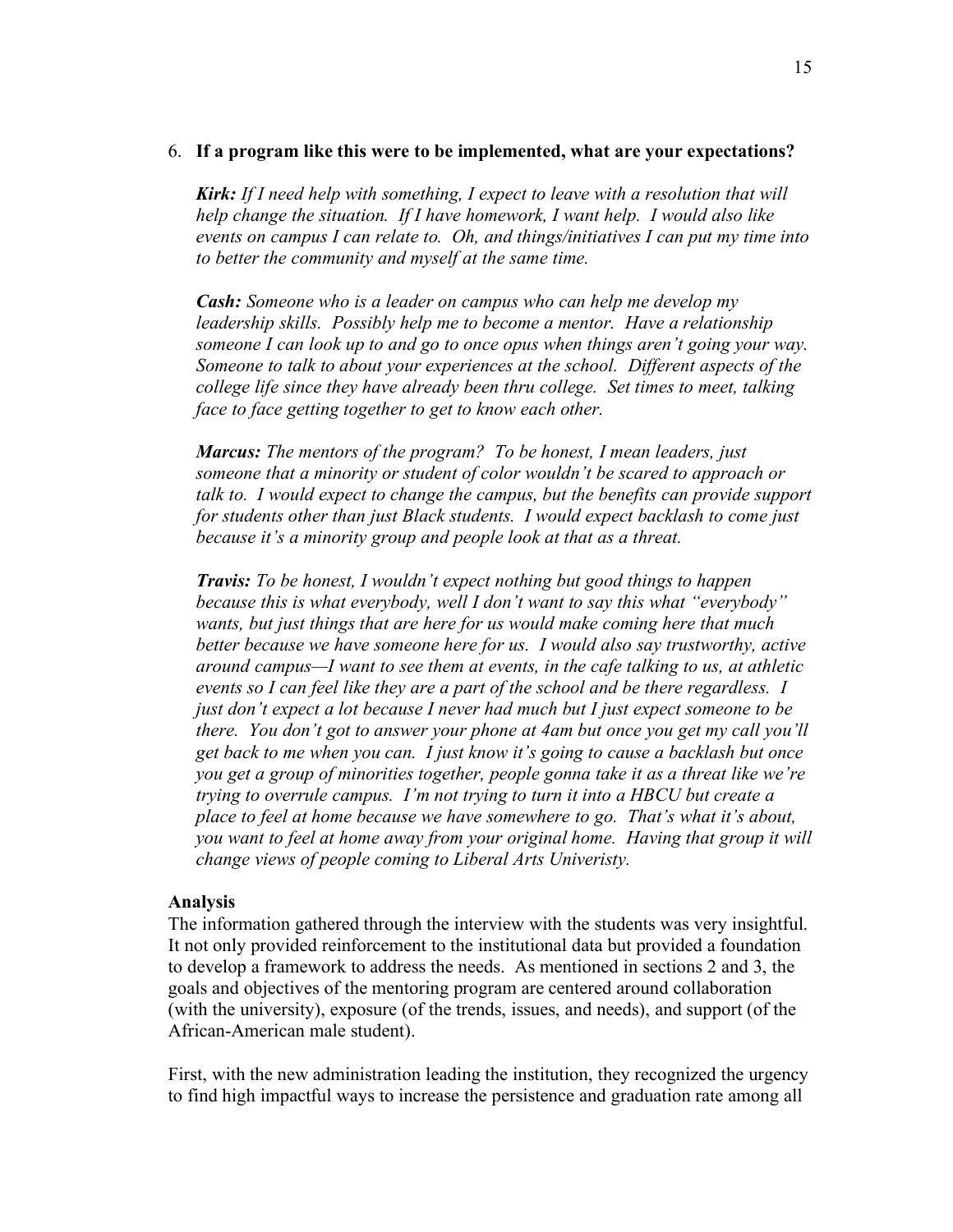students but specifically the African-American males. As a result, the administrators declared a "war on graduation." With this declaration, the doctoral student was able to collaborate and strategize with administrators ways to address this issue.

Simultaneously, the doctoral student worked to gather information to present to various campus constituents to bring awareness of the low African-American male graduation rates. It is the intention of the doctoral student, as the mentor program develops over the years, to continue presenting on the needs, issues, and experiences that affect male students of color. Additionally, it is the intention of the doctoral student to incorporate student presentations on their personal experiences.

Last, the abovementioned survey responses served as a strong foundational platform that guided the developmental framework for the mentoring program (see Appendix). One effective way to begin addressing the needs to truly challenge and support the African-American male is to listen to their concerns. By doing so, the focus of the curriculum remains student centered which should yield an increase in the persistence and graduation rates.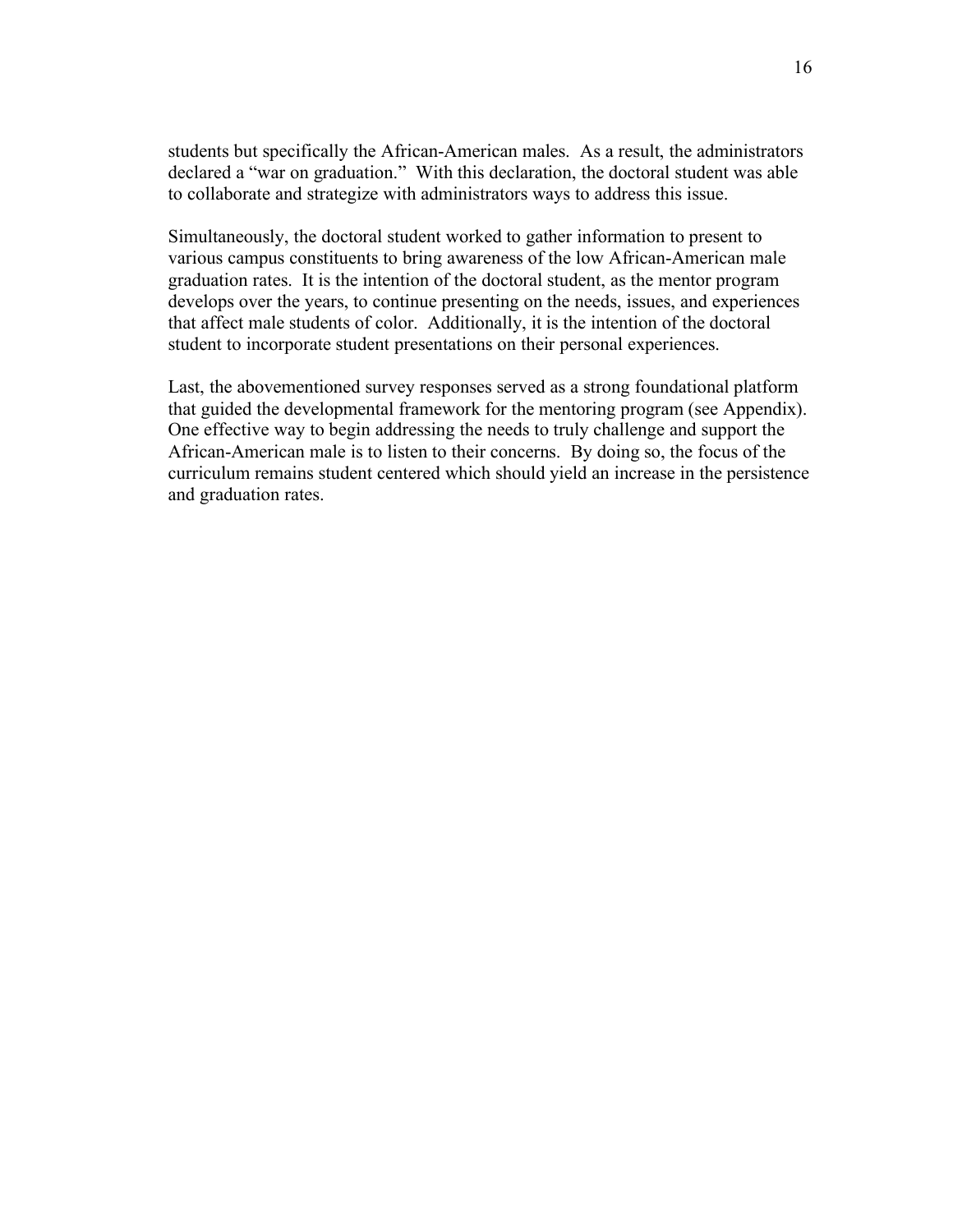# **9 Risks, Constraints, Assumptions**

## **9.1 Risks**

| <b>Risk</b><br><b>Description</b>                       | <b>Mitigation</b><br>Plan (what to<br>do to avoid or                                                                                                                                                                        | Contingency<br>Plan (what to<br>do if the risk                                                                                                                                                                                                                                                                                                                                                                       | <b>Impact</b> (what<br>the impact<br>will be to the | Likelihood of<br>occurrence (e.g.,<br>$\%$ , or |
|---------------------------------------------------------|-----------------------------------------------------------------------------------------------------------------------------------------------------------------------------------------------------------------------------|----------------------------------------------------------------------------------------------------------------------------------------------------------------------------------------------------------------------------------------------------------------------------------------------------------------------------------------------------------------------------------------------------------------------|-----------------------------------------------------|-------------------------------------------------|
|                                                         | lessen the risk<br>occurring)                                                                                                                                                                                               | occurs)                                                                                                                                                                                                                                                                                                                                                                                                              | project if the<br>risk occurs)                      | high/medium/low)                                |
| Key<br>Stakeholders<br>leave Liberal<br>Arts University | The University<br>should be<br>committed (in<br>writing) about<br>the commitment<br>to the<br>progression of<br>the program to<br>ensure the<br>program's<br>continuance<br>even in times of<br>transition.                 | This begins<br>with having<br>check-in<br>meetings with<br>the consulting<br>team and<br>University<br>stakeholders.<br>This is a<br>proactive<br>measure to<br>prevent the<br>deferment of<br>program<br>progression.                                                                                                                                                                                               | High                                                | Unlikely                                        |
| Program<br>funding request<br>is not approved           | The organizers<br>of the program<br>initiative should<br>work with the<br>office of<br>institutional<br>research to find<br>outsourced<br>funding sources<br>to alleviate<br>solely relying<br>on institutional<br>funding. | In the event<br>there is a loss of<br>funding, the<br>program<br>organizers will<br>scale the<br>program down<br>in multiple<br>ways to show<br>the versatility of<br>the program.<br>For example,<br>with each dollar<br>amount (5k,<br>10k, 18k, etc.)<br>the program<br>organizers will<br>identify how<br>much of the<br>program can be<br>completed. As a<br>result, it is<br>anticipated that<br>there will be | High                                                | Very Likely                                     |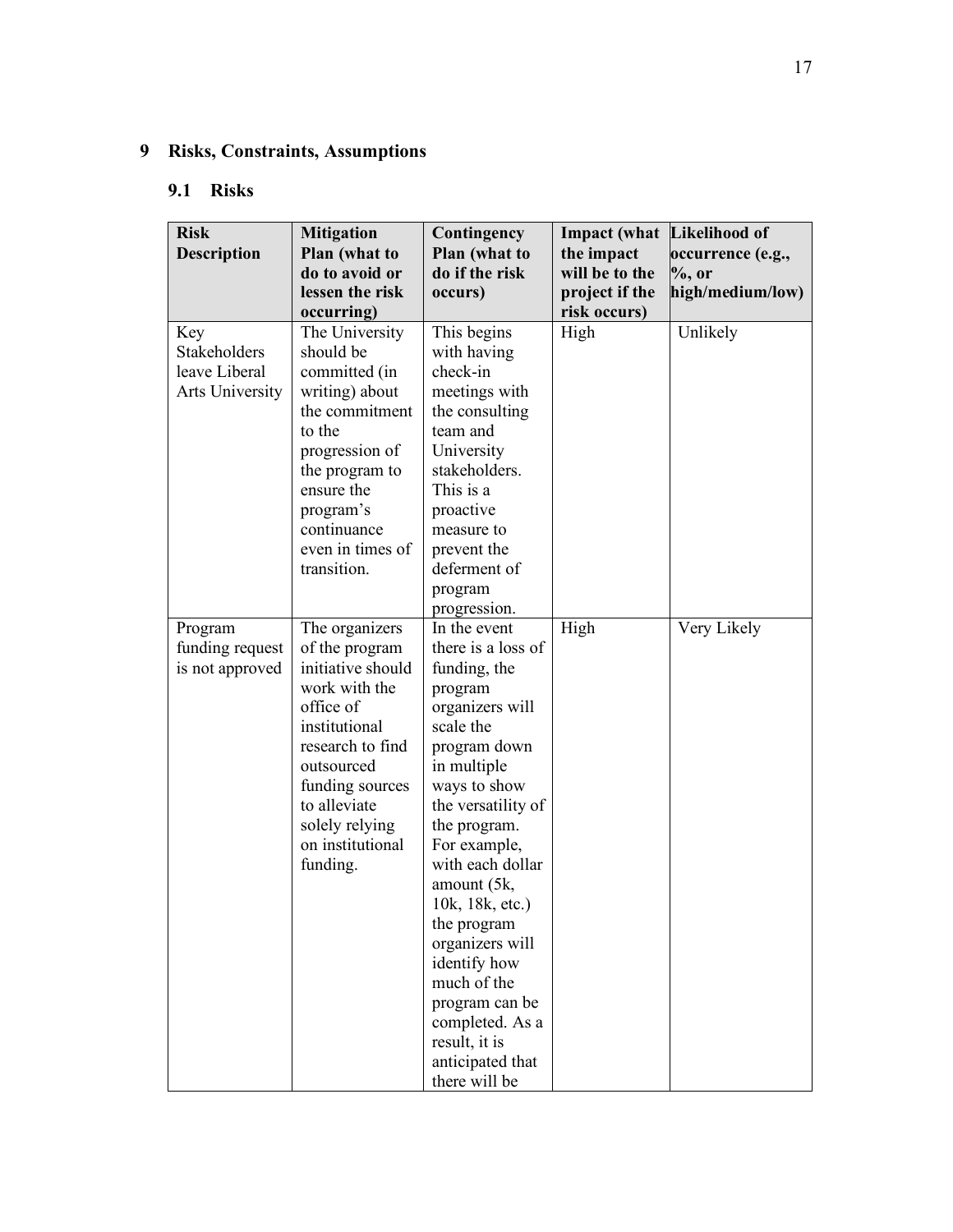|                                                              |                                                                                                                                                                                                                                     | institutional                                                                                                                                                                                                                          |        |          |
|--------------------------------------------------------------|-------------------------------------------------------------------------------------------------------------------------------------------------------------------------------------------------------------------------------------|----------------------------------------------------------------------------------------------------------------------------------------------------------------------------------------------------------------------------------------|--------|----------|
|                                                              |                                                                                                                                                                                                                                     | "buy-in."                                                                                                                                                                                                                              |        |          |
| Students show<br>no<br>improvement<br>in academic<br>success | Although you<br>cannot make a<br>student<br>successful, the<br>organizers of<br>the initiative<br>need to make<br>sure there are<br>structures in<br>place to provide<br>students with<br>opportunities to<br>become<br>successful. | Developers<br>should<br>collaborate with<br>support offices<br>(i.e. Math)<br>Center, Writing<br>Center, Student<br>Support<br>Services, etc.)<br>to identify<br>resources that<br>will assist in<br>students'<br>academic<br>success. | Medium | Likely   |
| Enrollment                                                   | Organizers                                                                                                                                                                                                                          |                                                                                                                                                                                                                                        | Low    | Unlikely |
| declines at                                                  | should work                                                                                                                                                                                                                         |                                                                                                                                                                                                                                        |        |          |
| Liberal Arts                                                 | with the office                                                                                                                                                                                                                     |                                                                                                                                                                                                                                        |        |          |
| University                                                   | of admissions to                                                                                                                                                                                                                    |                                                                                                                                                                                                                                        |        |          |
|                                                              | review and/or<br>revise the                                                                                                                                                                                                         |                                                                                                                                                                                                                                        |        |          |
|                                                              | admissions                                                                                                                                                                                                                          |                                                                                                                                                                                                                                        |        |          |
|                                                              | process for                                                                                                                                                                                                                         |                                                                                                                                                                                                                                        |        |          |
|                                                              | students of color                                                                                                                                                                                                                   |                                                                                                                                                                                                                                        |        |          |
|                                                              | brainstorming                                                                                                                                                                                                                       |                                                                                                                                                                                                                                        |        |          |
|                                                              | ideas on how to                                                                                                                                                                                                                     |                                                                                                                                                                                                                                        |        |          |
|                                                              | increase then                                                                                                                                                                                                                       |                                                                                                                                                                                                                                        |        |          |
|                                                              | sustain                                                                                                                                                                                                                             |                                                                                                                                                                                                                                        |        |          |
|                                                              | enrollment.                                                                                                                                                                                                                         |                                                                                                                                                                                                                                        |        |          |
| Lack of                                                      | As the program                                                                                                                                                                                                                      |                                                                                                                                                                                                                                        | Medium | Unlikely |
| strategic                                                    | is continuously                                                                                                                                                                                                                     |                                                                                                                                                                                                                                        |        |          |
| direction after                                              | developing, the                                                                                                                                                                                                                     |                                                                                                                                                                                                                                        |        |          |
| first year of                                                | organizers                                                                                                                                                                                                                          |                                                                                                                                                                                                                                        |        |          |
| implementation                                               | should develop                                                                                                                                                                                                                      |                                                                                                                                                                                                                                        |        |          |
|                                                              | additional                                                                                                                                                                                                                          |                                                                                                                                                                                                                                        |        |          |
|                                                              | yearly                                                                                                                                                                                                                              |                                                                                                                                                                                                                                        |        |          |
|                                                              | milestones as a                                                                                                                                                                                                                     |                                                                                                                                                                                                                                        |        |          |
|                                                              | way to stay on                                                                                                                                                                                                                      |                                                                                                                                                                                                                                        |        |          |
|                                                              | track with                                                                                                                                                                                                                          |                                                                                                                                                                                                                                        |        |          |
|                                                              | subsequent                                                                                                                                                                                                                          |                                                                                                                                                                                                                                        |        |          |
|                                                              | years of                                                                                                                                                                                                                            |                                                                                                                                                                                                                                        |        |          |
|                                                              | program                                                                                                                                                                                                                             |                                                                                                                                                                                                                                        |        |          |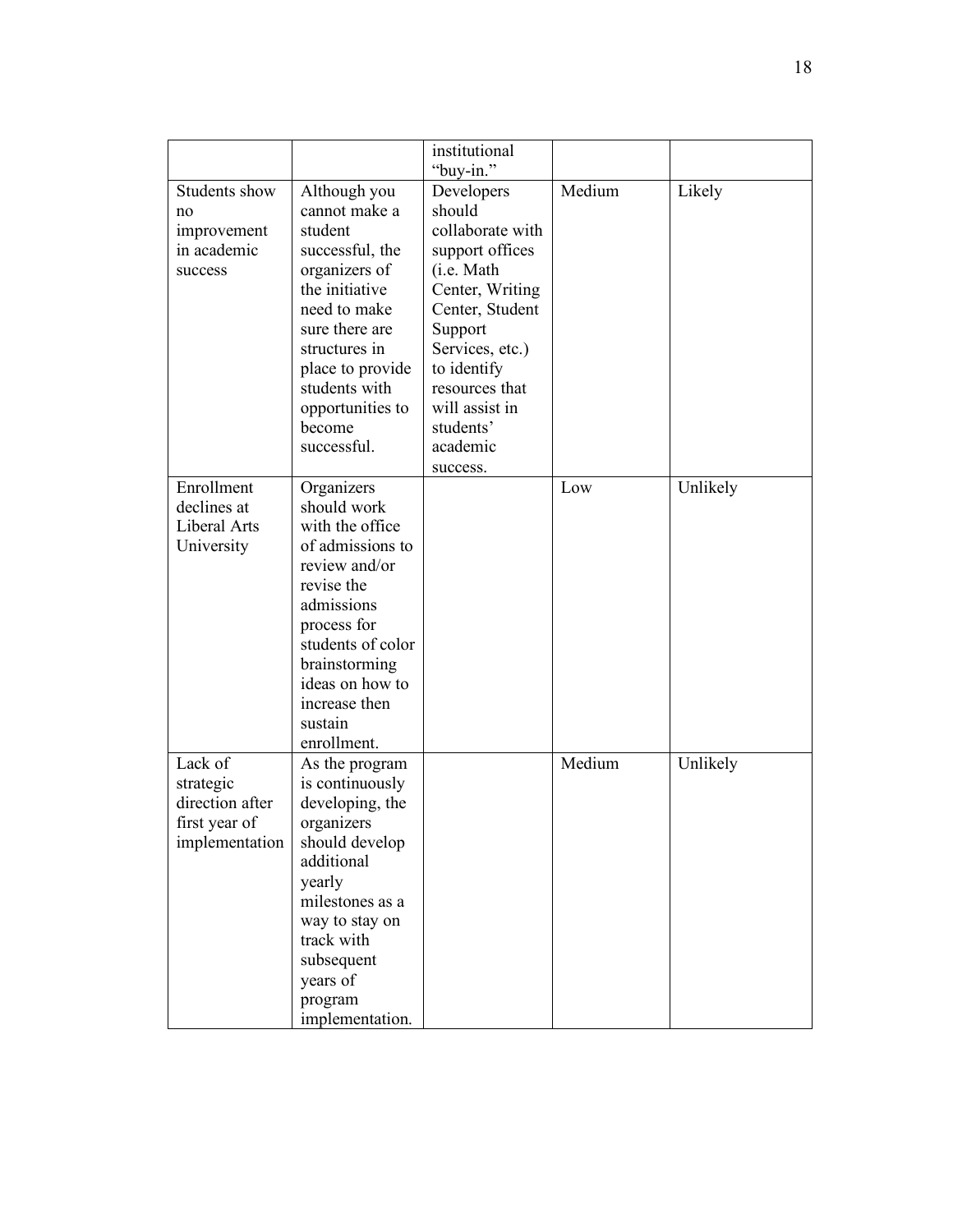## **9.2 Constraints**

- 1. Although this initiative is primarily a retention issue, considering the population, there are direct lines to diversity; however, there are minor challenges in developing a collaborative relationship with the Director of Diversity.
- 2. Based on the University's current "track record," the institution may not be as invested in the program as the researcher assumes.
- 3. Although the institutional research (displayed throughout this project) shows the significance and relevance of this program, there are not adequate funds (as of now) to support its full implementation.

## **9.3 Assumptions**

- 1. As a result of this program, the researcher assumes the persistence rate of male students of color will increase.
- 2. As a result of retaining this demographic of students, the researcher assumes the institution will have an increase of money for institutional operational and/or capital budget.
- 3. The researcher assumes that the institution fully supports the initiative.
- 4. The researcher assumes that funding resources needed to effectively implement this program may be an issue by the institution.
- 5. The researcher assumes that male students of color will have a better overall experience at the university.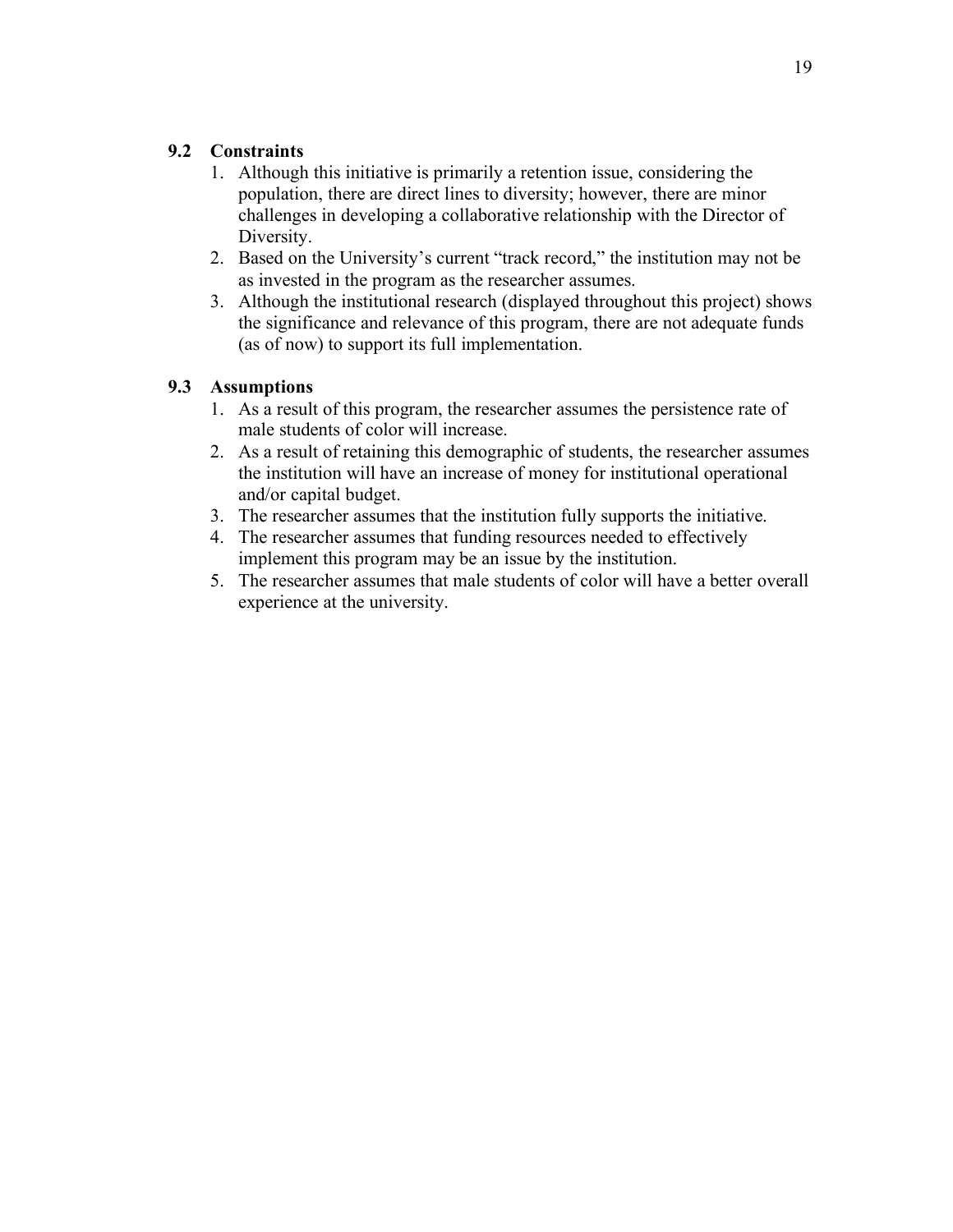## **10 Financial Plan**

The current budget is based on a 2-year plan. After the completion of the first 2 years, doctoral student Darryl Hylton will review and assess the needs of the program and make necessary adjustments to the program's budget for the following 2 years.

| <b>Description</b>                       | <b>Budget Amount</b>   |             | <b>Budget Total</b> |
|------------------------------------------|------------------------|-------------|---------------------|
|                                          | (Based on 20 students) |             |                     |
|                                          | Year One               | Year Two    | 2-Year Total        |
| <b>Professional Staff Annual Stipend</b> | \$20,000.00            | \$20,000.00 | \$40,000.00         |
| (2 people)                               |                        |             |                     |
| <b>Salary Totals</b>                     | \$20,000.00            | \$20,000.00 | \$40,000.00         |
|                                          |                        |             |                     |
| <b>Program Supplies</b>                  | \$2,500.00             | \$2,500.00  | \$5,000.00          |
| <b>Outside Services</b>                  | \$1,500.00             | \$1,500.00  | \$3,000.00          |
| <b>Postage</b>                           | \$100.00               | \$100.00    | \$200.00            |
| <b>Training Supplies</b>                 | \$500.00               | \$500.00    | \$1,000.00          |
| <b>Printing &amp; Publication</b>        | \$1,000.00             | \$1,000.00  | \$2,000.00          |
| <b>Travel</b>                            | \$8,500.00             | \$8,500.00  | \$17,000.00         |
| <b>Meals</b>                             | \$4,000.00             | \$4,000.00  | \$8,000.00          |
| <b>Emergency Fund Students</b>           | \$1,500.00             | \$1,500.00  | \$3,000.00          |
| <b>Program Subtotals</b>                 | \$19,600.00            | \$19,600.00 | \$39,200.00         |
| <b>Totals</b>                            | \$39,600.00            | \$39,600.00 | \$79,200.00         |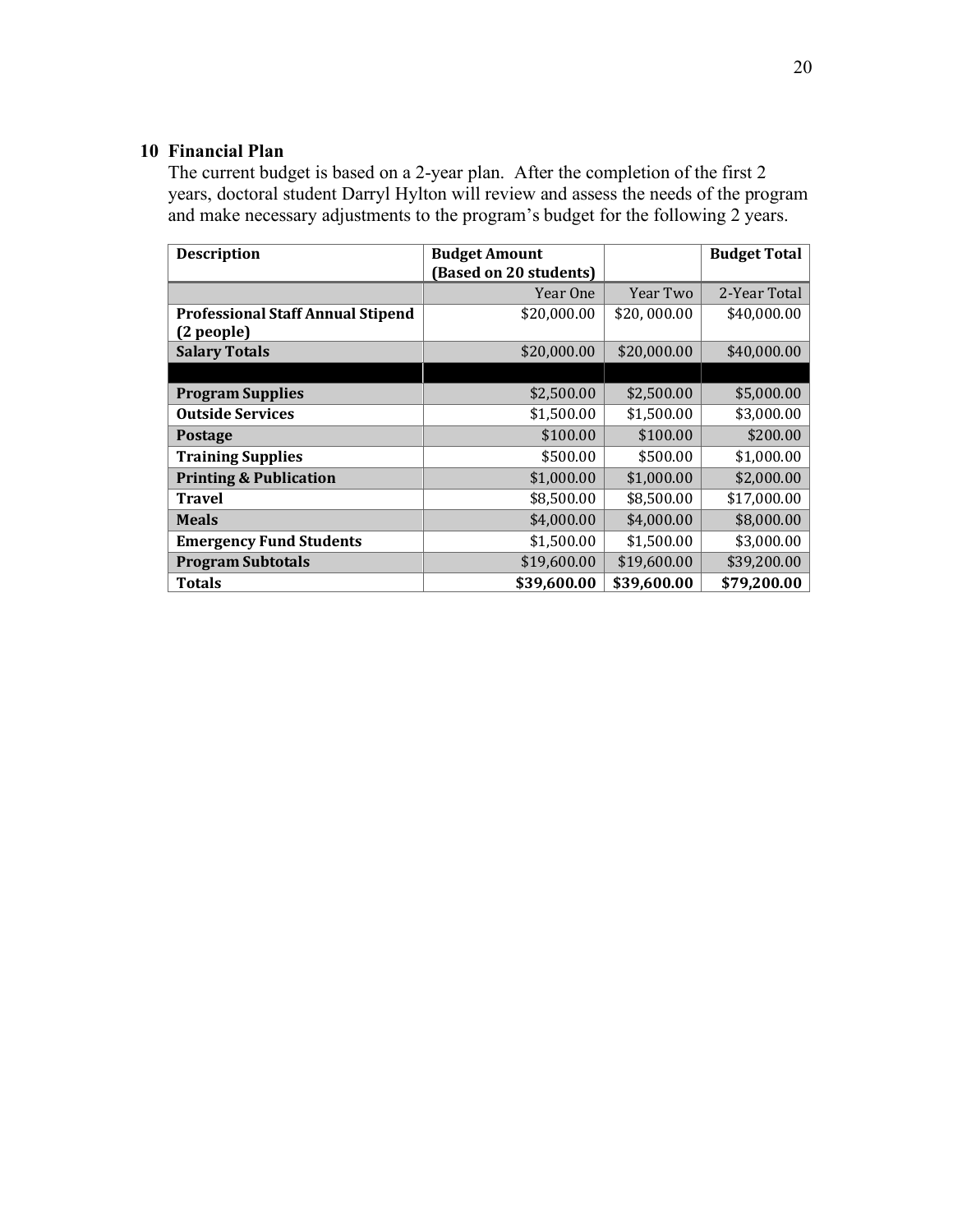## **11 Quality Assurance Plan**

As a means of determining the program's overall effectiveness and efficiency, a quality assurance plan was developed as an accountability measure. This project is focused on delivering a quality service for Liberal Arts University—mentoring. For the purposes of this project, the most effective model to use to ensure quality assurance is the Plan-Do-Study-Act model.

## **Study—Part 1**

First, to effectively assess the need, the doctoral student conducted research on the trends and issues at Liberal Arts University. As previously mentioned, the significant challenge facing Liberal Arts University retention is the retention and persistence of African-American male students of color. Findings in institution research (similar to national research data) suggest that while students of color have growth in postsecondary enrollment, there is still a deficit trend in degree completion (Fry, 2010). With that information, the doctoral student determined it would be beneficial to outline a foundational retention program framework for male students of color attending Liberal Arts University addressing the following research questions:

- 1. What is the impact/value a mentoring program would have on male students of color at Liberal Arts University?
- 2. How does having mentors and/or faculty/staff of color impact the academic experiences of male students of color at Liberal Arts University?
- 3. How does having mentors and/or faculty/staff of color impact the personal experiences of male students of color at Liberal Arts University?

## **Act—Part 1**

To assess the specific needs as they relate to the abovementioned research questions, the doctoral student determined it was in the best interest of the program development to survey students who identified as both African-American and male to not only capture their current experience but to gain their insight on what they believe the benefits are from having this program implemented on campus. Additional research questions asked to support the project are as follows:

- 1. How has your overall experience as a male student of color been on campus?
- 2. From a mentoring standpoint, what are some things/experiences you wish you would've had here on campus?
- 3. Is it important for you to have role models/mentors on campus who look like you? Why or why not?
- 4. If a program like this were to be implemented, what are your expectations?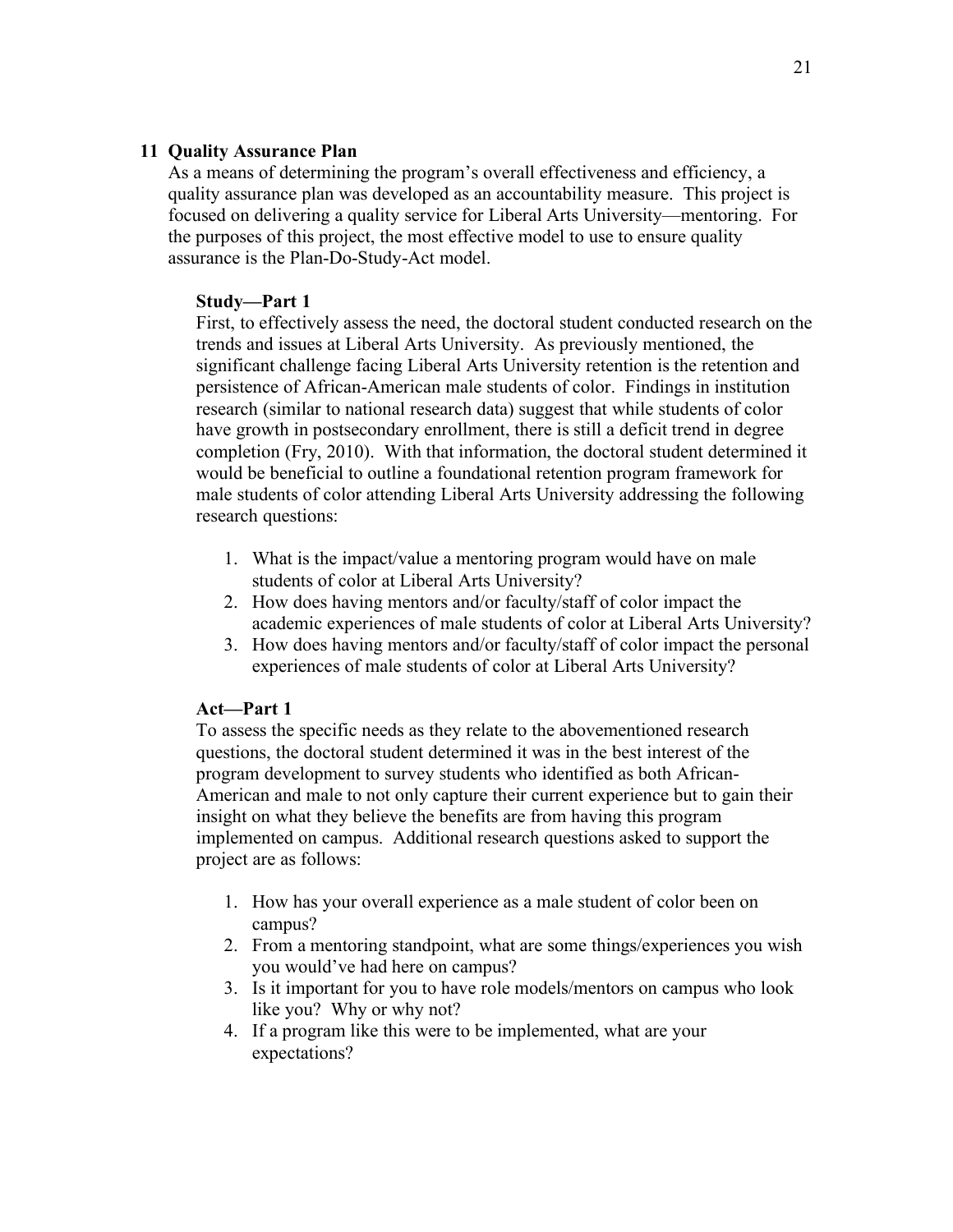### **Plan**

After gathering and synthesizing all relevant information, the doctoral student determined the following next steps as a priority.

Program/Curriculum Development:

- Develop curriculum for the mentoring program
- Identify intentional enrichment activities to enhance participating students' experiences
- Collaborate with Liberal Arts University departments to ensure reservation of time and space as needed (i.e., housing, meals, classrooms, etc.)

Committee Development:

- Create a team/committee of faculty, staff, and students to engage in ideas around program development
- Create ad-hoc committees, as needed, to work on specific tasks for the program (i.e., meals, enrichment activities, course development, etc.)

### **Do (Implementation)**

After planning, the next phase will be to implement the program. There are multiple phases of implementation. The phases are as follows:

- identify funding resources to supplement cost of program,
- propose program to University administrators,
- apply for grant money,
- collaborate with admissions department to inform students of program,
- train faculty, staff, and students working for the program, and
- implement mentoring program.

## **Study—Part II (and subsequent "Study" sections)**

After the program has been implemented, the second (and subsequent "study" sections) will be the assessment phase of the PDSA model. The approach of assessing this program is as follows:

- track student success progress throughout 2018-2019 academic school year, and
- use mixed methods (qualitative and quantitative) to assess program effectiveness and efficiency.

## **Act—Part II (and subsequent "Act" sections)**

After assessing program effectiveness, the doctoral student, along with other institutional constituents, will compare the assessment data to the research data as well as the goals, objectives, and outcomes identified in the preliminary stages of program development. Together, we will analyze whether or not the students participating in the program are meeting the goal and objectives established. Based on the information yielded from the analysis, appropriate recommendations will be made for future planning and implementation of the program (subsequent "Plan" section(s) of PDSA).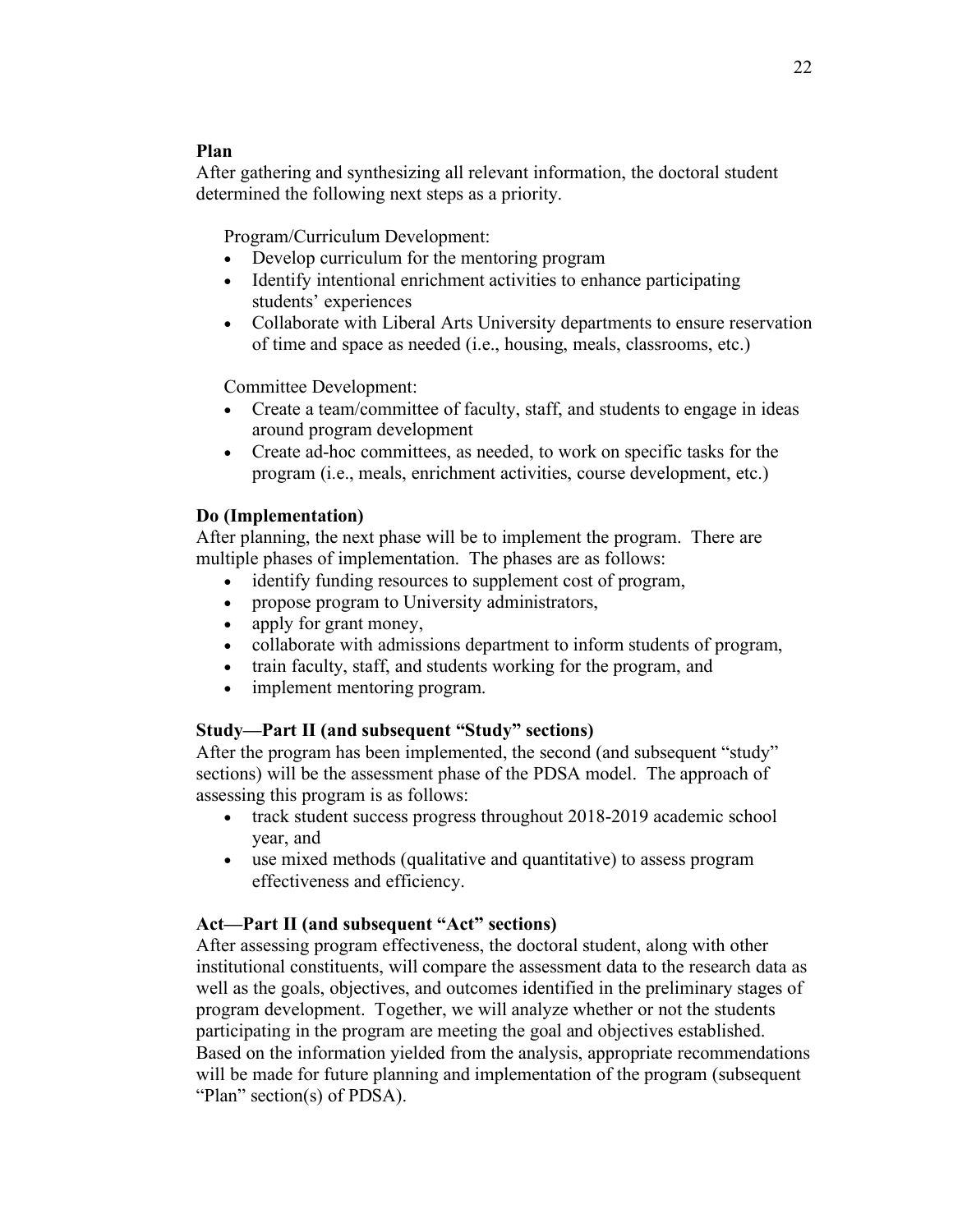## **References**

Carnevale, A., & Strohl, J. (2013). Separate and unequal: How higher education reinforces the intergenerational reproduction of white racial privilege. *Georgetown Public Policy Institute.*

Fry, R. (2010). *Minorities and the recession-era college enrollment boom.* Washington, DC: The Pew Research Center.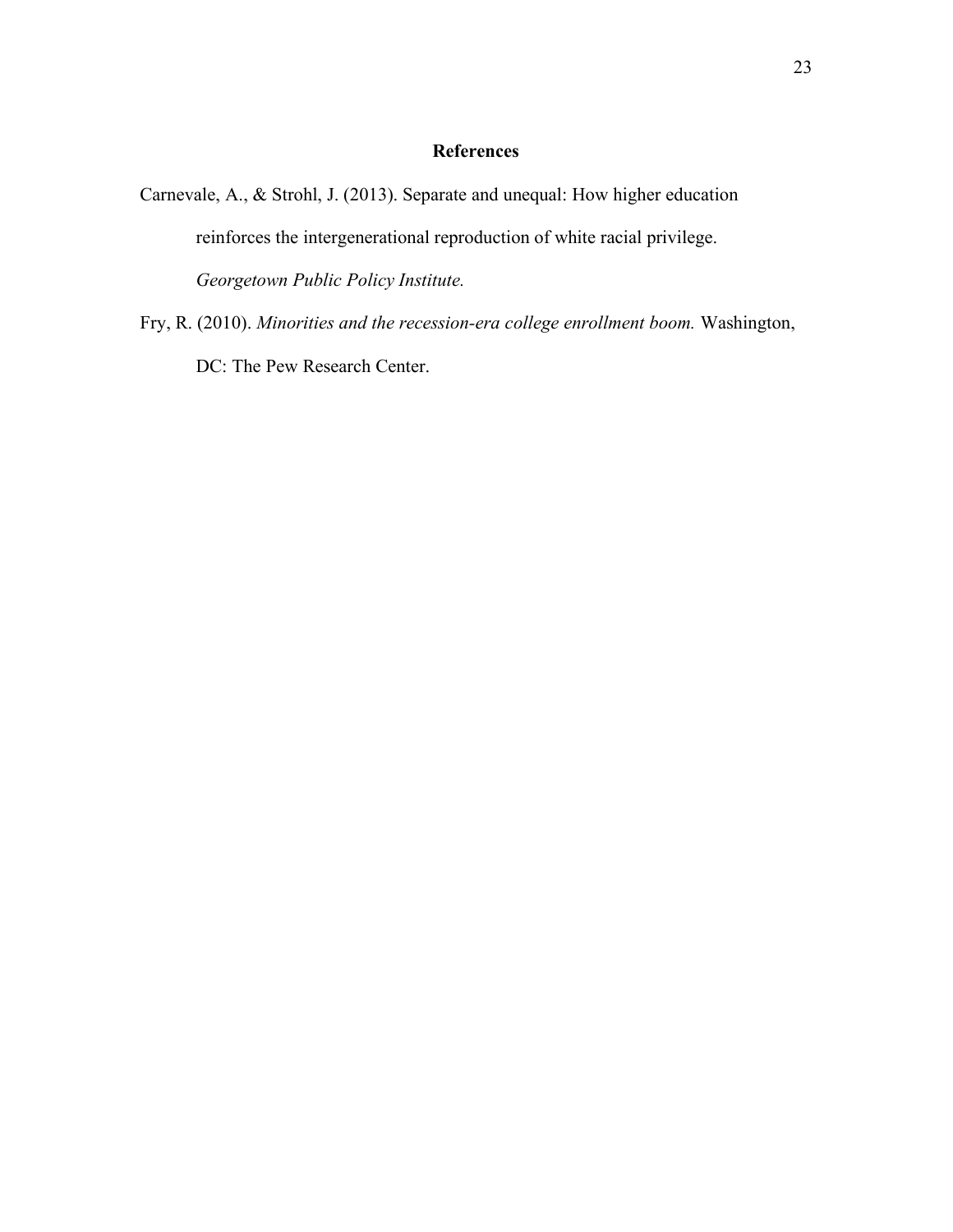### **Appendix**

#### **Program Strategy & Outcomes**

In order to effectively serve the male students of color in this program, a very explicit and strategic plan has been created. This strategic plan outlines multiple strategies and approaches using a student-centered hands on approach coupled with the integration of Scholssberg's Transition Theory, Astin's Involvement Theory, and Black Identity Development. As mentioned in milestone 4, if this program is effective, the predicted outcomes and major impacts for the university are as follows:

- 1. Increased enrollment for the institution
- 2. Increased student persistence
- 3. Increase of money for institutional operational and/or capital budget

Additionally, the following predicted outcomes and major impacts for student participants based on the major themes are as follows:

1.**Academics:** Apply knowledge, skills, and behaviors of successful college students.

2.**Engagement:** Engage in various experiences that promote leadership development.

3.**Personal/Professional:** Challenge the status quo's perspective of male students of color by increasing self-awareness and self-efficacy.

#### **Activities & Timeline**

To accomplish the strategy and outcomes, this program has intentional curriculum with various milestones (based on the thematic goals) designed to meet students where they are while simultaneously preparing them to persist at the university. In addition, periodically, the entire group will come together to discuss various topics, issues, etc. affecting black maleness and its impact on student persistence. All milestones will be achieved by the end of the program.

#### **Thematic Milestones:**

| Academic                        | Engagement                   | Personal/Professional    |
|---------------------------------|------------------------------|--------------------------|
| 1. Goal Setting                 | 1. How to get involved on    | 1. Leadership Identity   |
| 2. Effective Study Habits       | campus/Understanding Limits  | 2. Financial Literacy    |
| 3. Navigating Self-Service      | 2. Understanding Campus      | 3. Creating/Maintaining  |
| 4. Learning Styles              | Resources                    | Relationships            |
| 5. Staying on track to graduate | 3. Exploring/Meeting New     | 4. Career Development/   |
|                                 | People/Networking            | Preparing for life after |
|                                 | 4. Reciprocating Leadership/ | graduation               |
|                                 | Mentoring Underclassmen      |                          |

*Note: Milestones are subject to change based on development of program.*